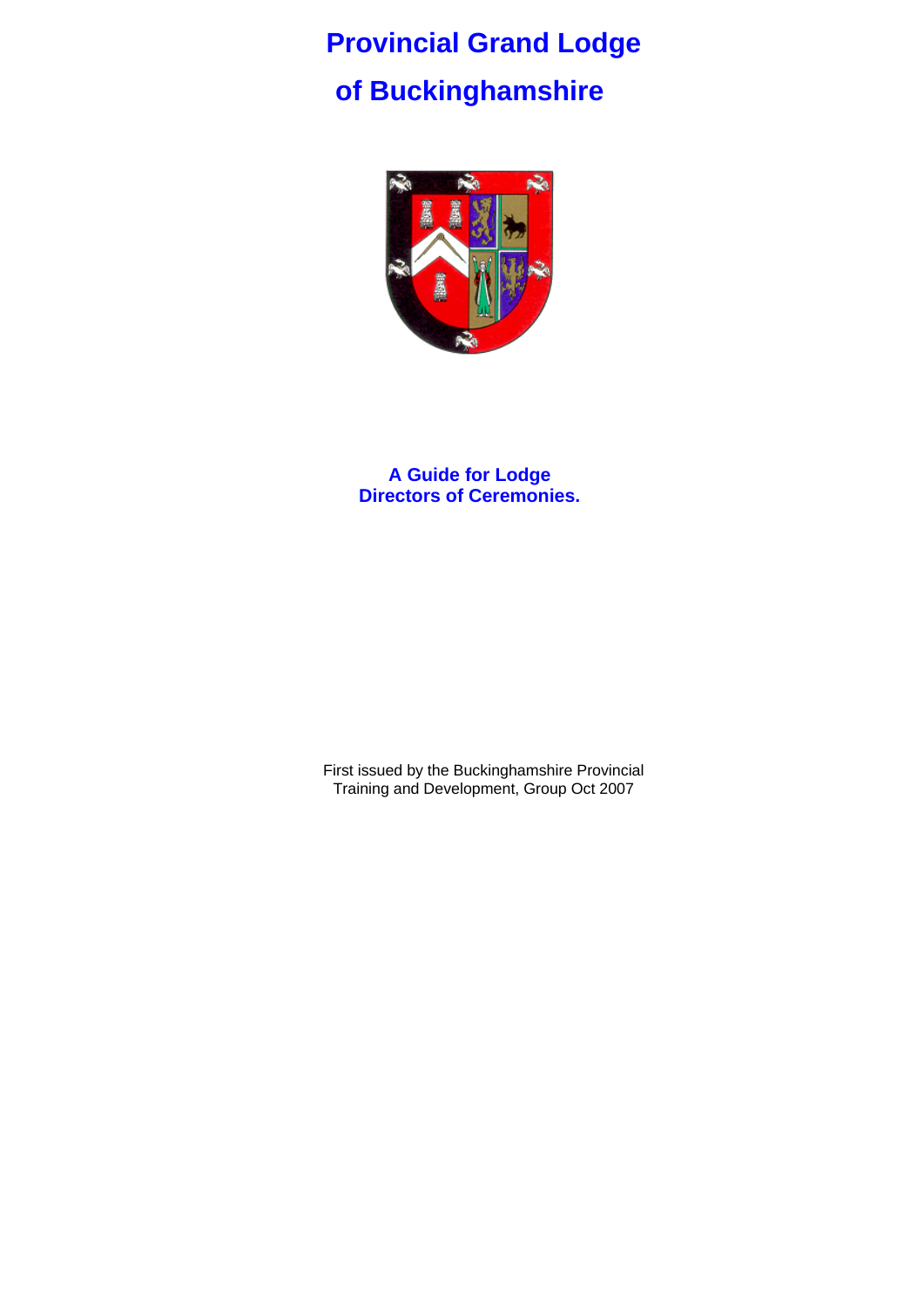# Index

| LODGES THAT DO NOT MEET AT MASONIC CENTRES 5 |
|----------------------------------------------|
|                                              |
|                                              |
|                                              |
|                                              |
|                                              |
|                                              |
|                                              |
|                                              |
|                                              |
|                                              |
|                                              |
|                                              |
|                                              |
|                                              |
|                                              |
|                                              |

# $\overline{c}$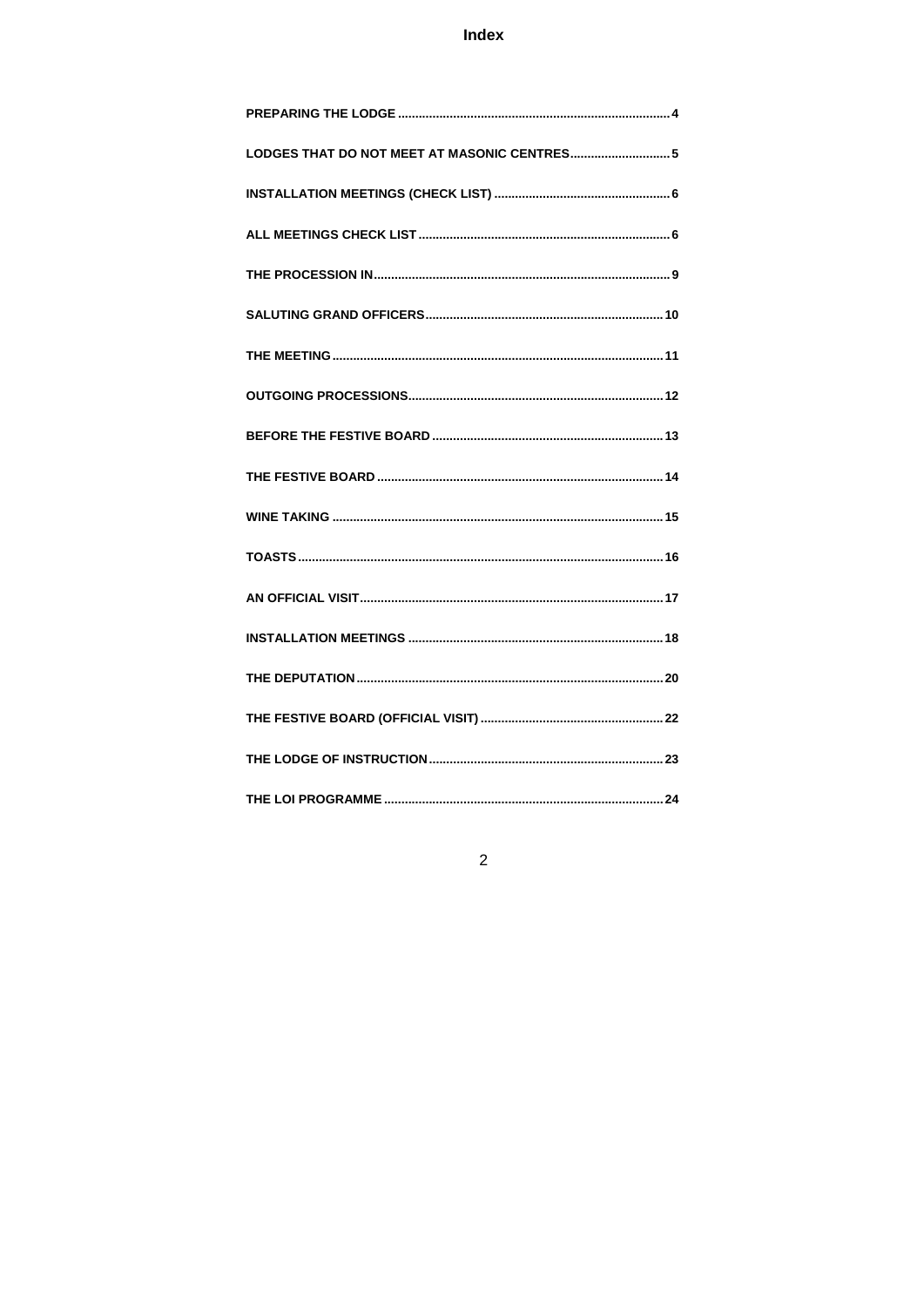| ENTERED APPRENTICES AND FELLOWCRAFTS TO RETIRE 30 |  |
|---------------------------------------------------|--|
|                                                   |  |
|                                                   |  |
|                                                   |  |
|                                                   |  |

 $\overline{3}$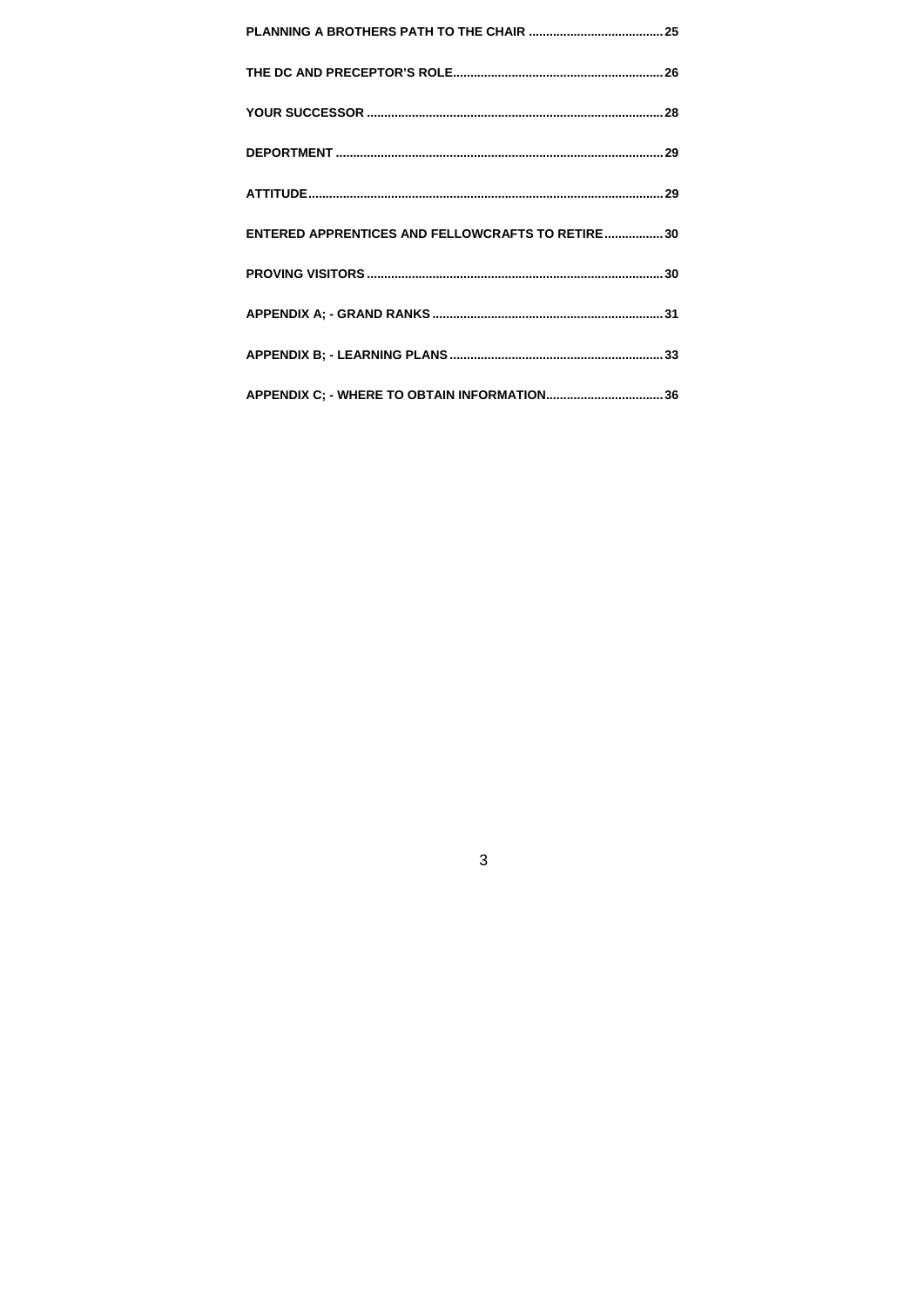#### **Preparing the Lodge**

You will need to liaise with the Secretary, perhaps a week before a meeting that all the Lodge officers are available to attend the meeting.

A further check the day before would be useful to enable you to find replacements for any officers unable to attend.

No doubt you will encounter last minute illnesses or work commitments inhibiting an officer attending, delegating some of your duties to the ADC at this time would allow you to concentrate on finding a replacement.

While your Tyler is entrusted to prepare the Lodge, it is the duty of the Director of Ceremonies to ensure that it has been laid out correctly.

This however could be delegated to an ADC who intends to become a DC in the future; it would also prepare the ADC for that occasion when you might be unable to attend a meeting.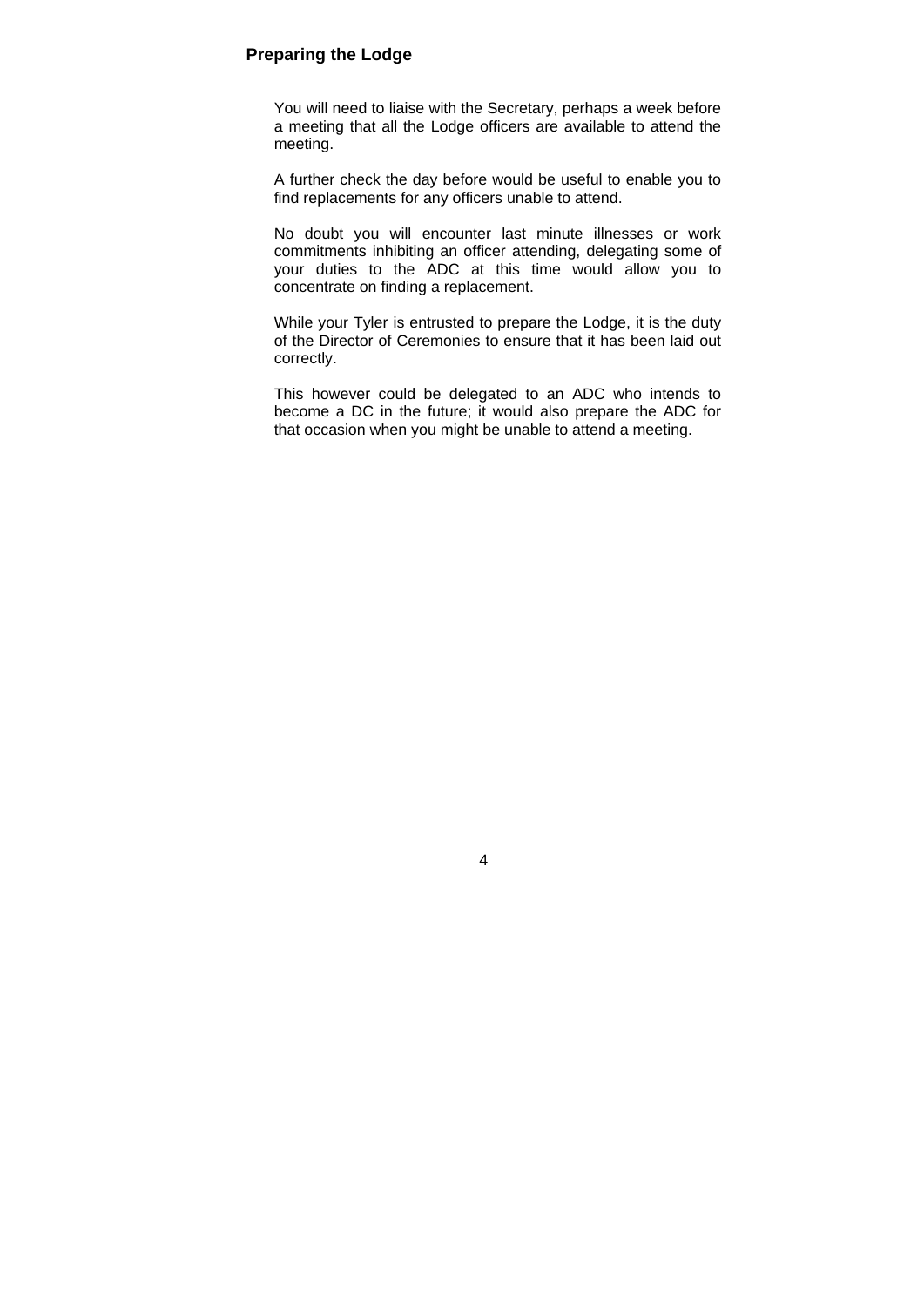### **Lodges that do not meet at Masonic Centres**

#### **Lodge Room Generally**

Carpet Tracing Boards Wand Stands & Wands Officers Collars **Gauntlets** Kneeling Stools Banner and Stand Ballot Box Broken Column/Alms Bags

#### **Masters' Pedestal**

Gavel and Block VSL Cushion VSL Square & Compasses Working Tools

### **Senior Wardens' Pedestal**

Gavel and Block Tripod and Smooth Ashlar Column Level

# **Junior Wardens' Pedestal**

5

Gavel and Block Rough Ashlar Column Plumb Rule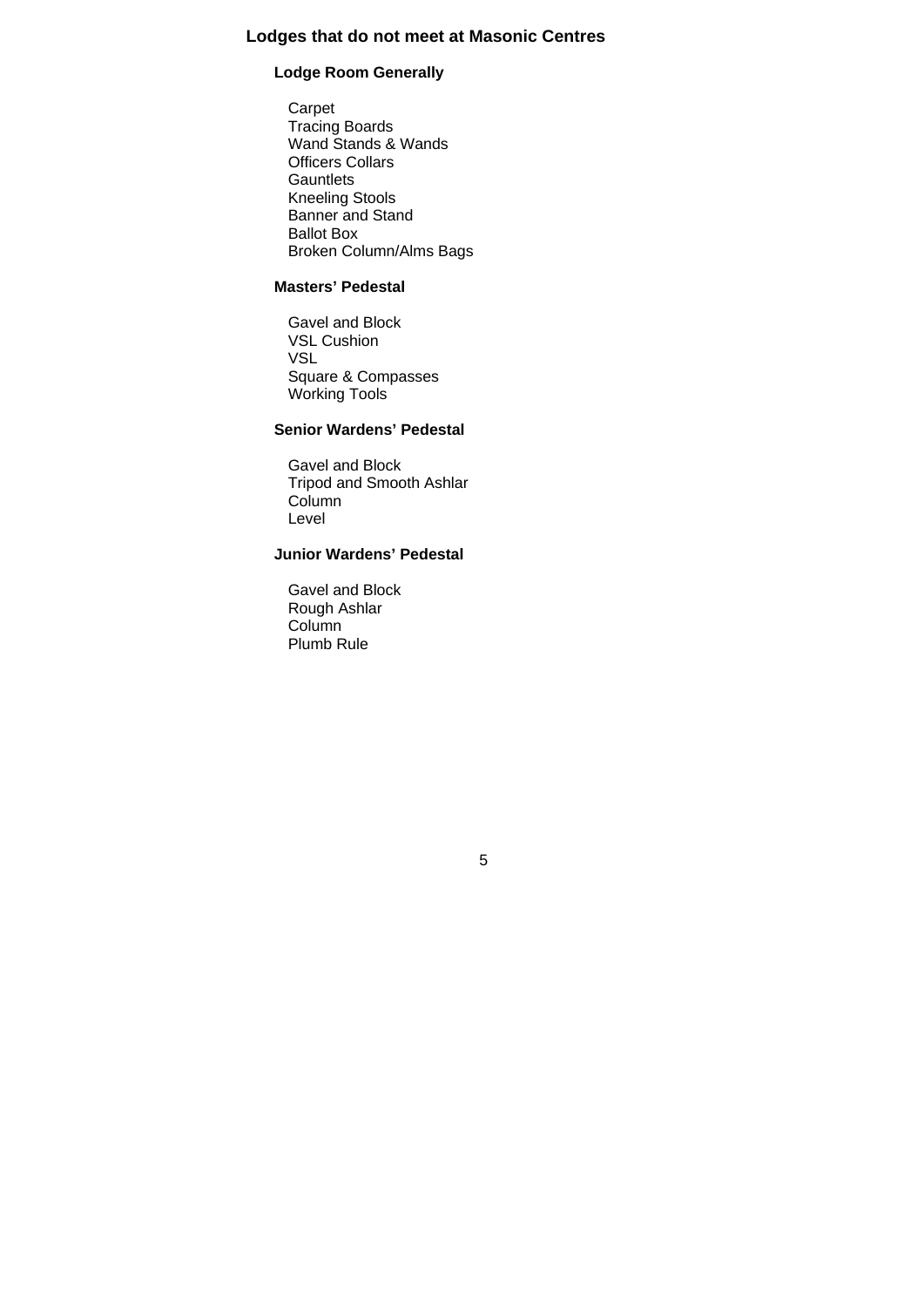# **Installation Meetings (check list)**

Collar Stand Book of Constitutions By Laws

# **All Meetings Check List**

Warrant Banner Ballot Box Broken Column/Alms Bags

#### **First Degree Ceremony**

### **Masters' Pedestal**

VSL Cushion VSL Square & Compasses Working Tools Book of Constitution & Bylaws **Compasses** Questions for 2nd Degree 1st Degree Ritual Book

## **Senior Wardens' Pedestal**

Entered Apprentice Apron

#### **Junior Deacon or Treasurer's Desk**

Alms Bowl

#### **Inner Guard**

Poignard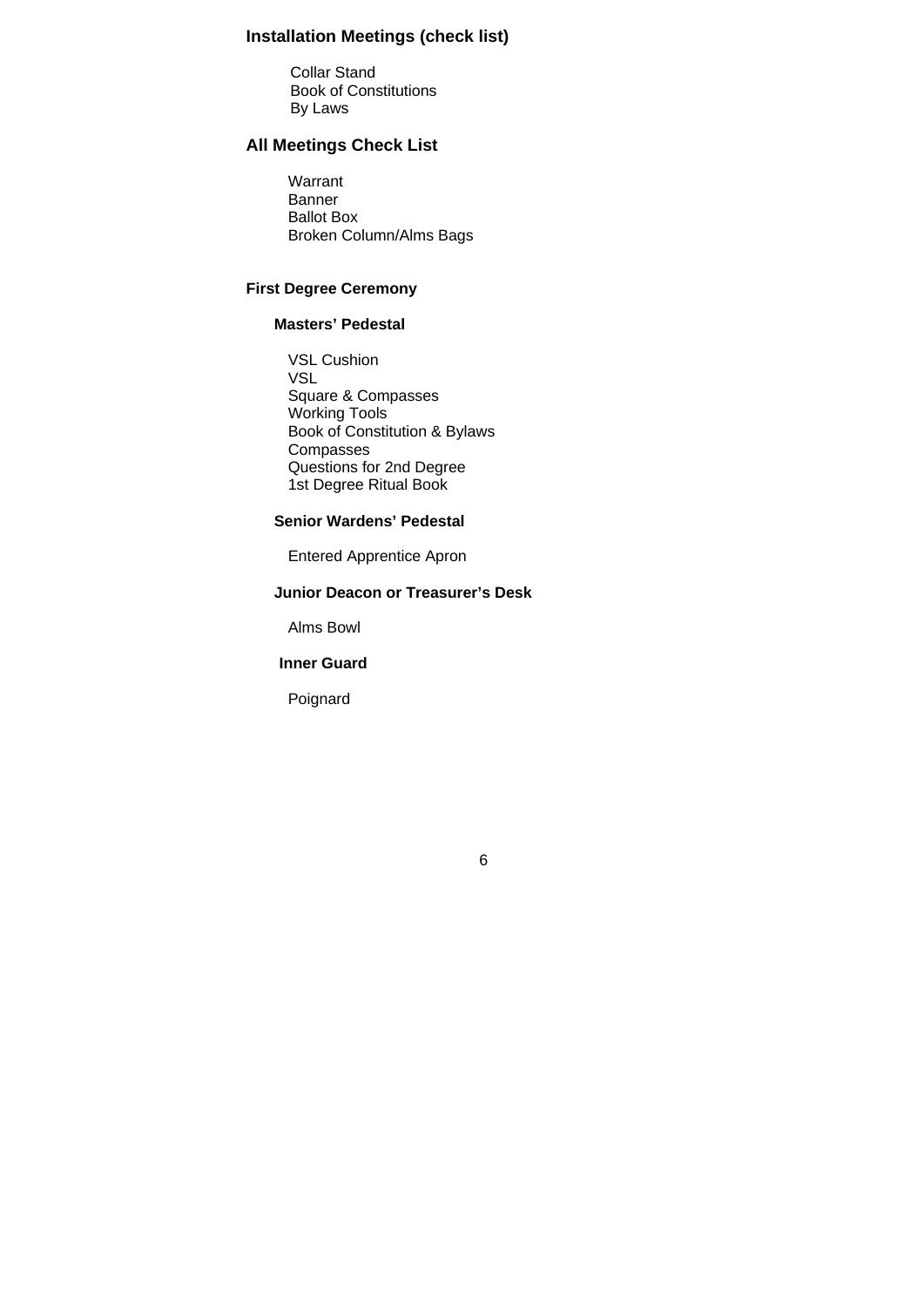### **Second Degree Ceremony**

#### **Masters' Pedestal**

VSL Cushion VSL Square & Compasses Working Tools Square Questions for 3rd Degree 2nd Degree Ritual Book

# **Senior Wardens' Pedestal**

7

Fellowcraft Apron

# **Inner Guard**

Square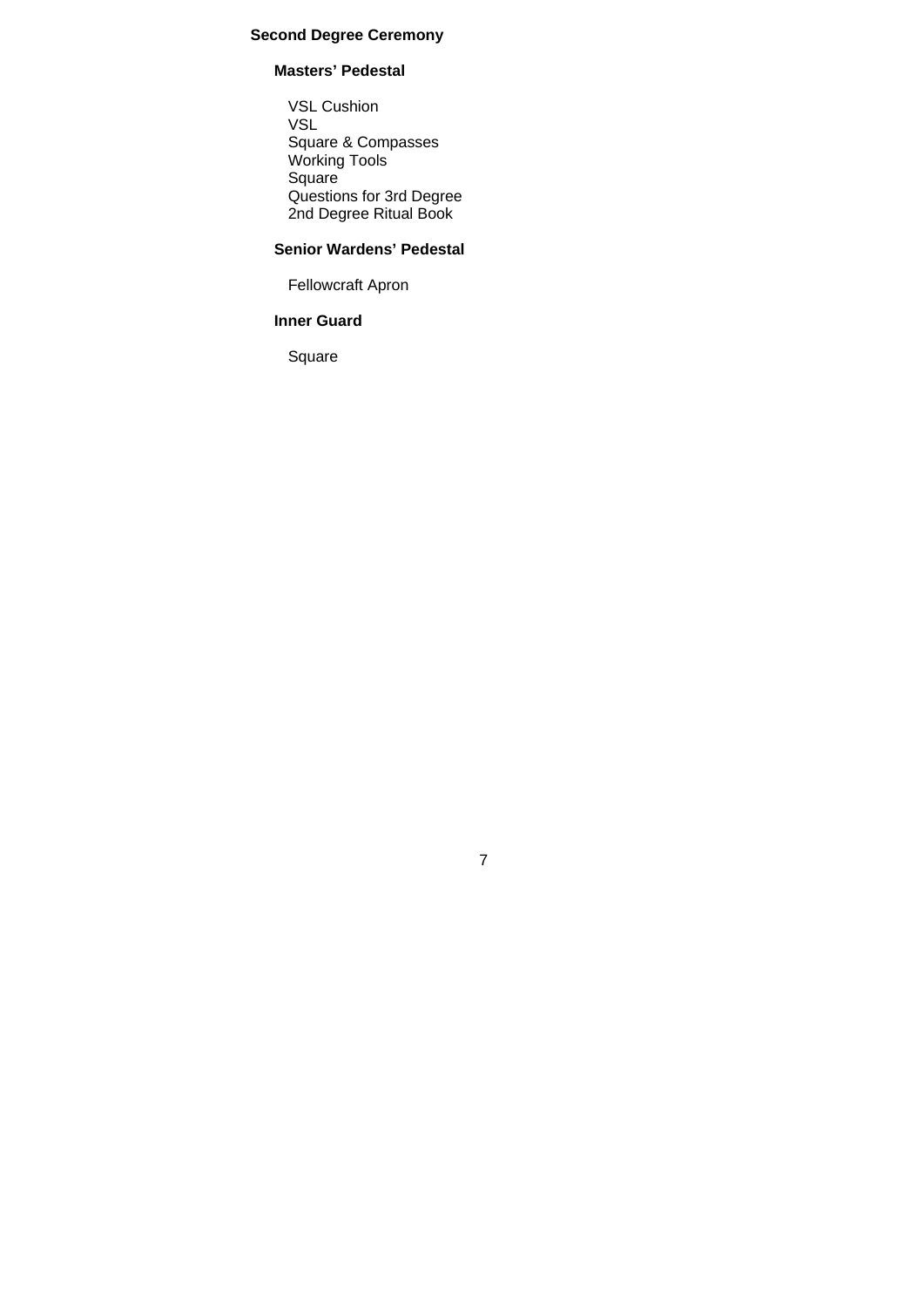#### **Third Degree Ceremony**

#### **Masters' Pedestal**

VSL Cushion VSL Square & Compasses Working Tools Heavy Maul Ritual Book

#### **Senior Wardens' Pedestal**

Master Masons Apron

#### **Inner Guard**

Compasses

#### **Other**

Sheet Matches or lighter

#### **Installation Ceremony**

#### **Masters' Pedestal**

VSL Cushion VSL Square & Compasses Working Tools in all Degrees Masters' Apron Past Masters' Collar Book of Constitutions Bylaws

#### **Secretary's Table**

Ancient Charges (for reading by the Secretary).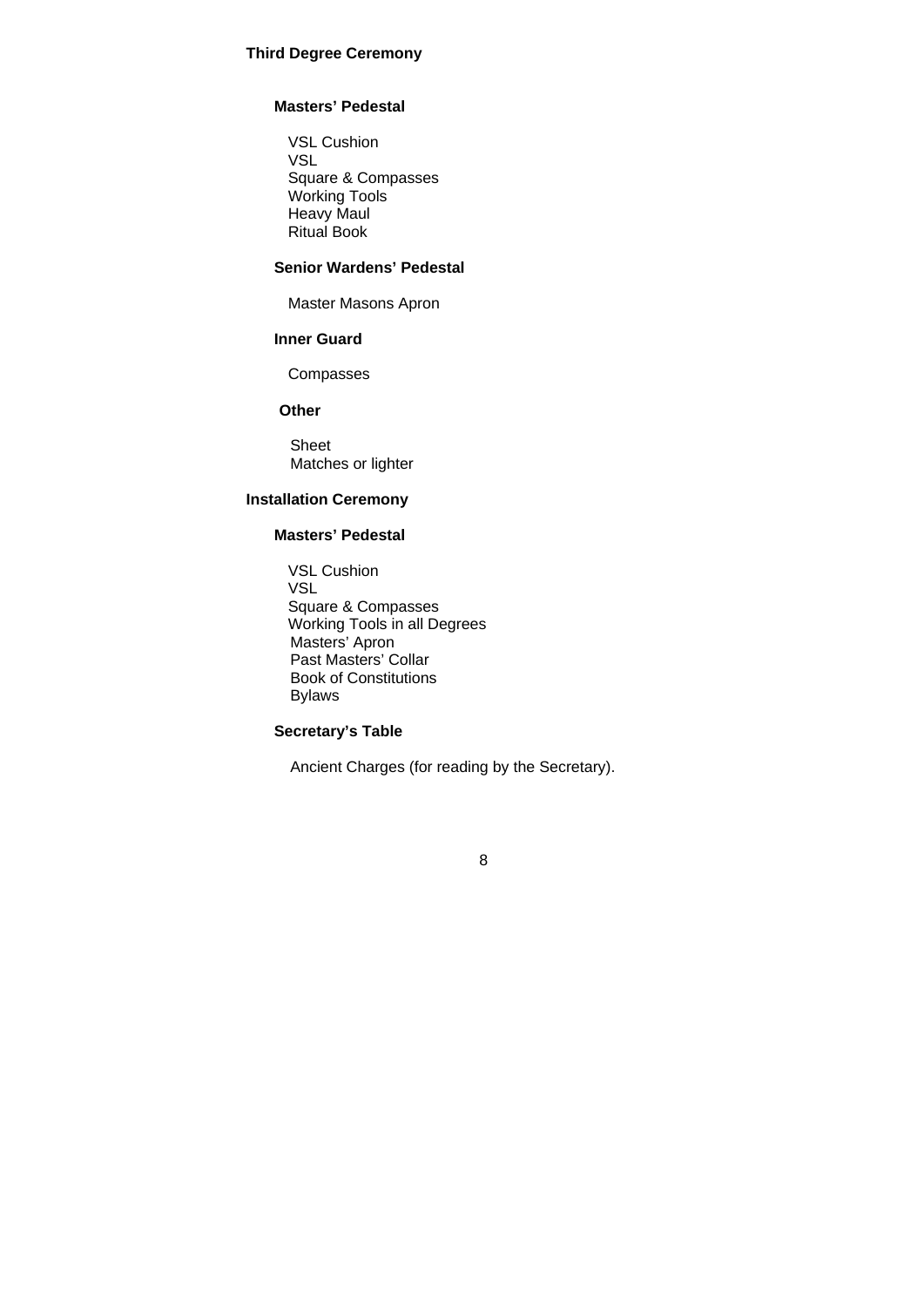#### **The Procession in**

`

- All the Members and their guests need to be encouraged to be seated as early as practical.
- Place the Lodge Officers in their respective order in good time.
- Being prepared early will allow you to find suitable temporary replacements for any of the Officers that are likely to arrive late.
- Early preparation will also ensure that you are ready to perambulate into the Lodge well before time.
- Make sure that the W M has the Warrant to hand (unless framed and on display)
- All the Officers should know the procedures of the perambulation. You may however feel the need to remind everyone of the practice, particularly if you have a temporary replacement Officer in the line up. Additionally your Junior Deacon being the least experienced may need a reminder.
- Words of encouragement and wishing everyone a "good meeting" will go a long way to calming the nerves of the less experienced.
- At the stated time for entering the Lodge room, call everyone's attention by announcing; -

"To Order Brethren to receive the Worshipful Master and his Wardens"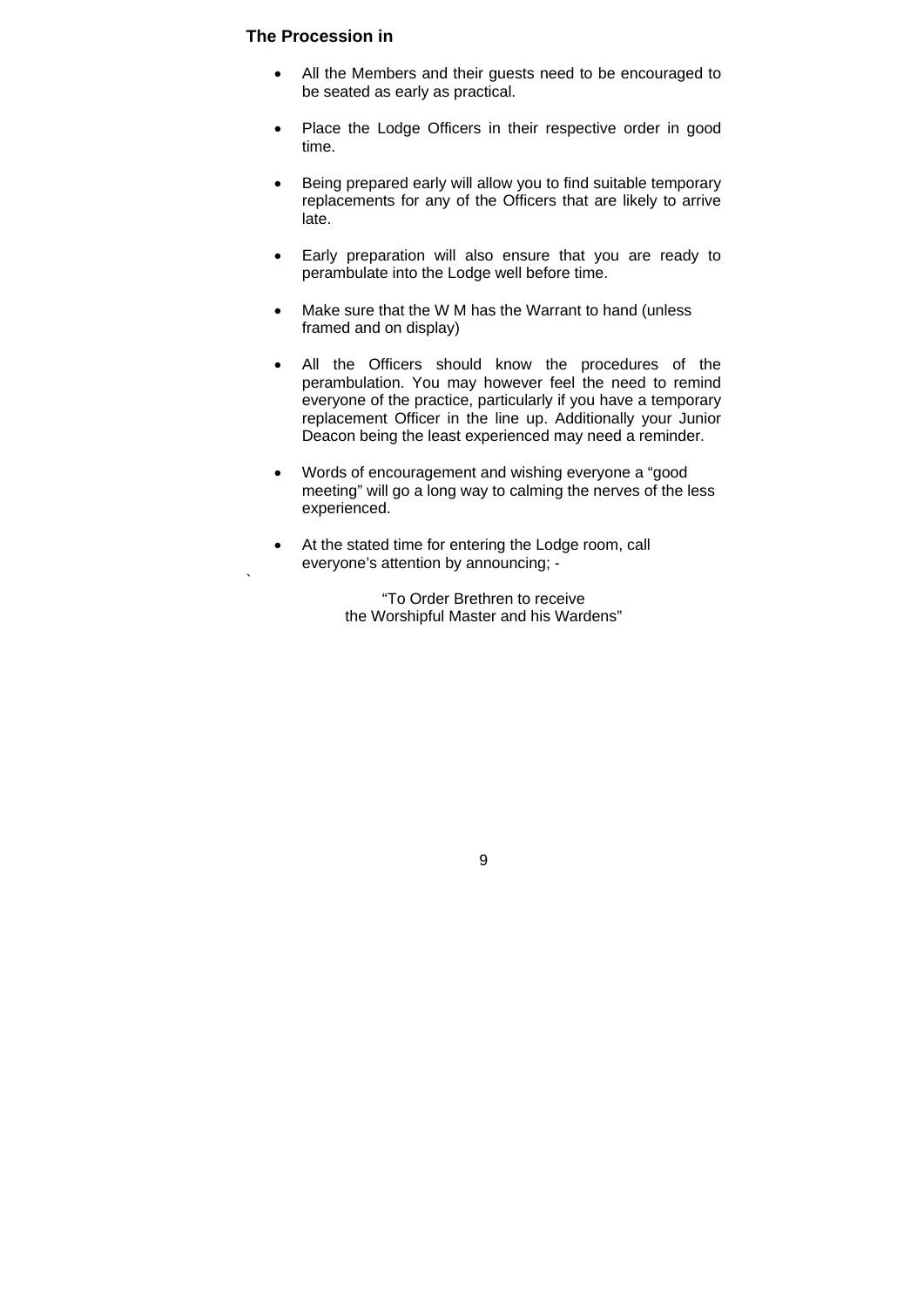#### **Saluting Grand Officers**

Ensure that you know the names, ranks and order of seniority of any visiting Grand Officers before entering the Lodge

You should also know how many salutes\* are to be given, particularly for a Provincial visit as the Visiting Officers' escort **could** fail to arrive on time.

Anything above 'seven' will certainly not be your problem.

Right Worshipful Seven Very Worshipful Five Deputy P G M Five\* Assistant P G M Five\*

Two-year rule.

Past Deputy and Assistant P G M's having served 2 years in office (or for that period partially in one office and partially in the other) are then always saluted with Five\*.

Should they retire having served less than 2 years, they are then saluted with 'Three'.

\* They are saluted with 'Five' within their own Province only; otherwise they would be saluted with 'Three'.

A list of Grand Officers in order of seniority together with the appropriate number of Salutes is included in *Appendix A.*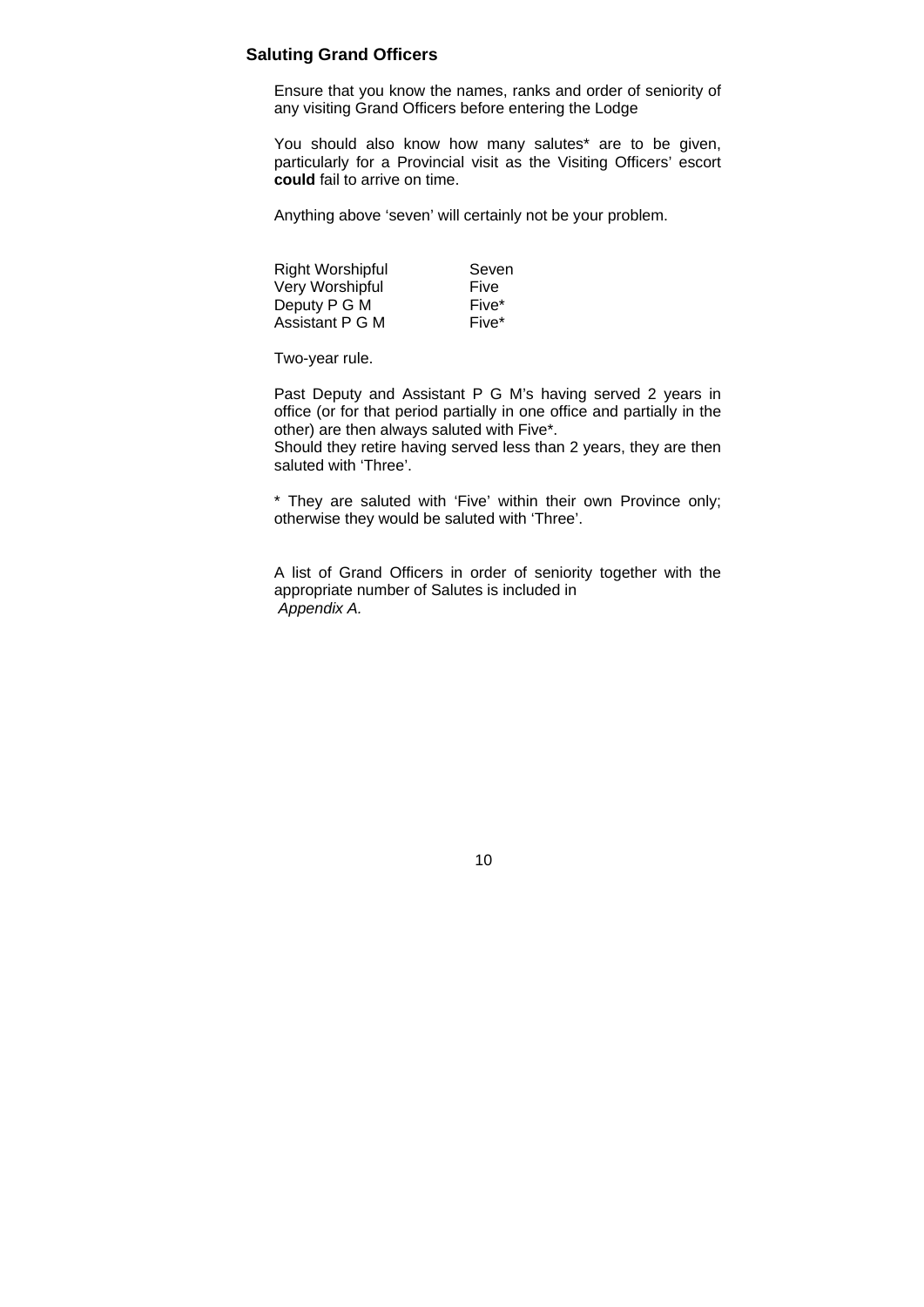#### **The Meeting**

You or your ADC should have already checked the Temple for the degree to be worked, and you will have checked\* that all the officers are present.

\*Close liaison with the Secretary during the week prior to the meeting to ascertain that all the Officers will be attending should have minimized any problems.

You should have previously agreed; who is prompting.

A method successfully adopted by many Lodges is: -

The Master is initially prompted by the IPM.

- Should the IPM fail to provide the correct prompt, the DC should then prompt.
- The DC should be prepared to prompt all the other Officers.
- It may be considered acceptable that the Secretary follows the ceremony from the ritual book so that on any rare occasions when the IPM and the DC fail to prompt he is then in a position to assist.
- However, giving a loud prompt across the Lodge is often undesirable and could easily embarrass the intended recipient. In cases where you can envisage a problem; consider asking an experienced Past Master to sit nearby to prompt when necessary.

If your Lodge has a tradition of all and sundry prompting during a meeting you may feel that this is an area where you can influence a change in the culture by encouraging those responsible to allow you to conduct and direct the Lodge Meeting.

You should also consider delegating tasks to your ADC.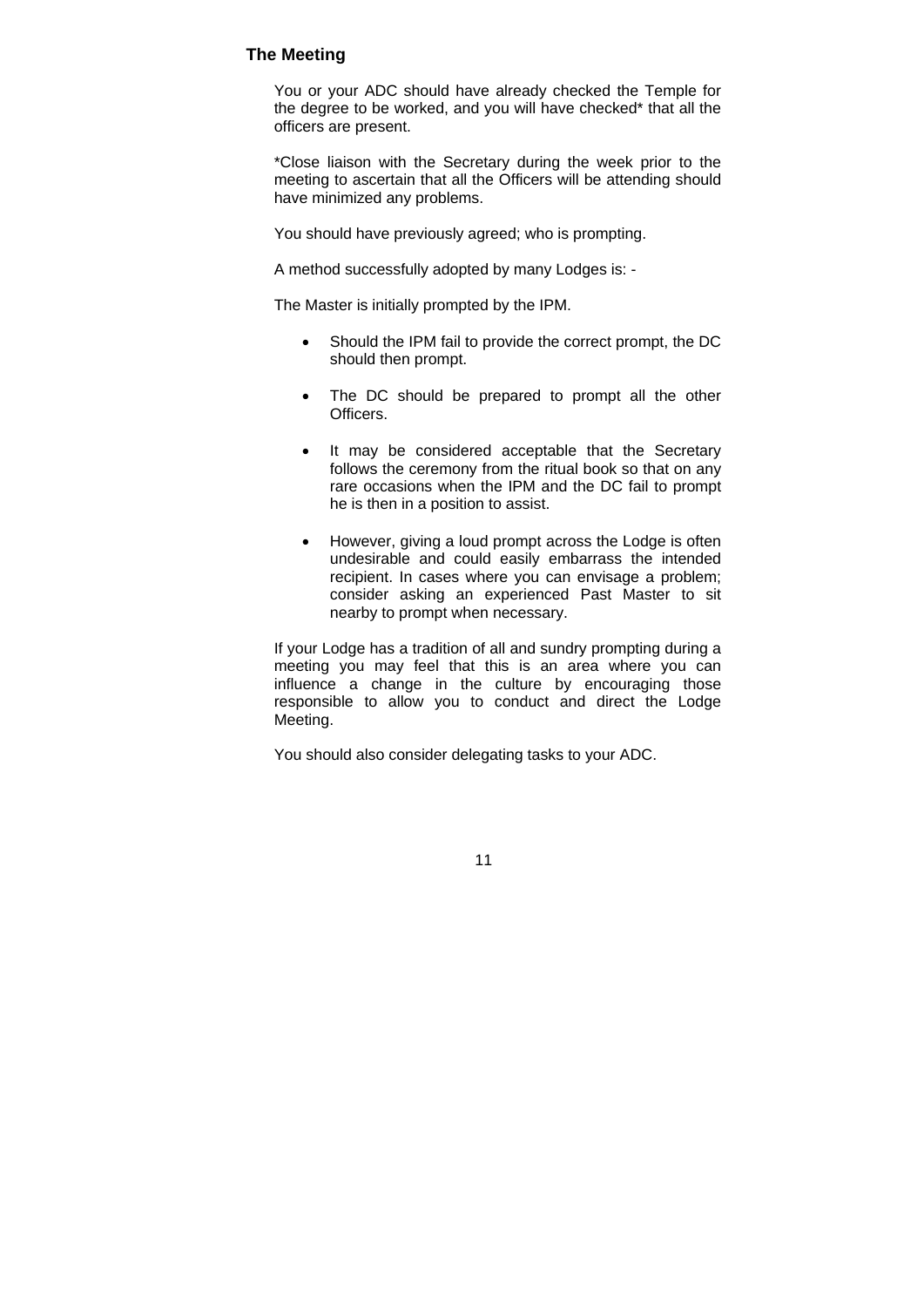#### **Outgoing Processions**

A procedure now adopted by The Provincial Grand Director of Ceremonies and his team, is to keep outgoing processions to a minimum. You should consider adopting a similar practice.

#### Worshipful Master

|               | (Accompanied by) PGM, Dep. PGM Asst. PGM<br>(If it is customary in your Lodge, the initiate may be<br>placed alongside the Worshipful Master). |
|---------------|------------------------------------------------------------------------------------------------------------------------------------------------|
| (Attended by) | The Wardens *                                                                                                                                  |

(Followed by) Grand Officers

Provincial Grand Officers of the year

Masters of other Lodges

\*In some Lodges it may be customary for the Chaplain to also attend the W M

You will find it more expedient in forming the outgoing procession in this manner. You should however advise your Past Provincial Officers prior to the meeting (particularly on the first occasion) that you intend to change the method of forming the outgoing procession by not inviting Past Provincial Grand Officers to join in the outgoing procession.

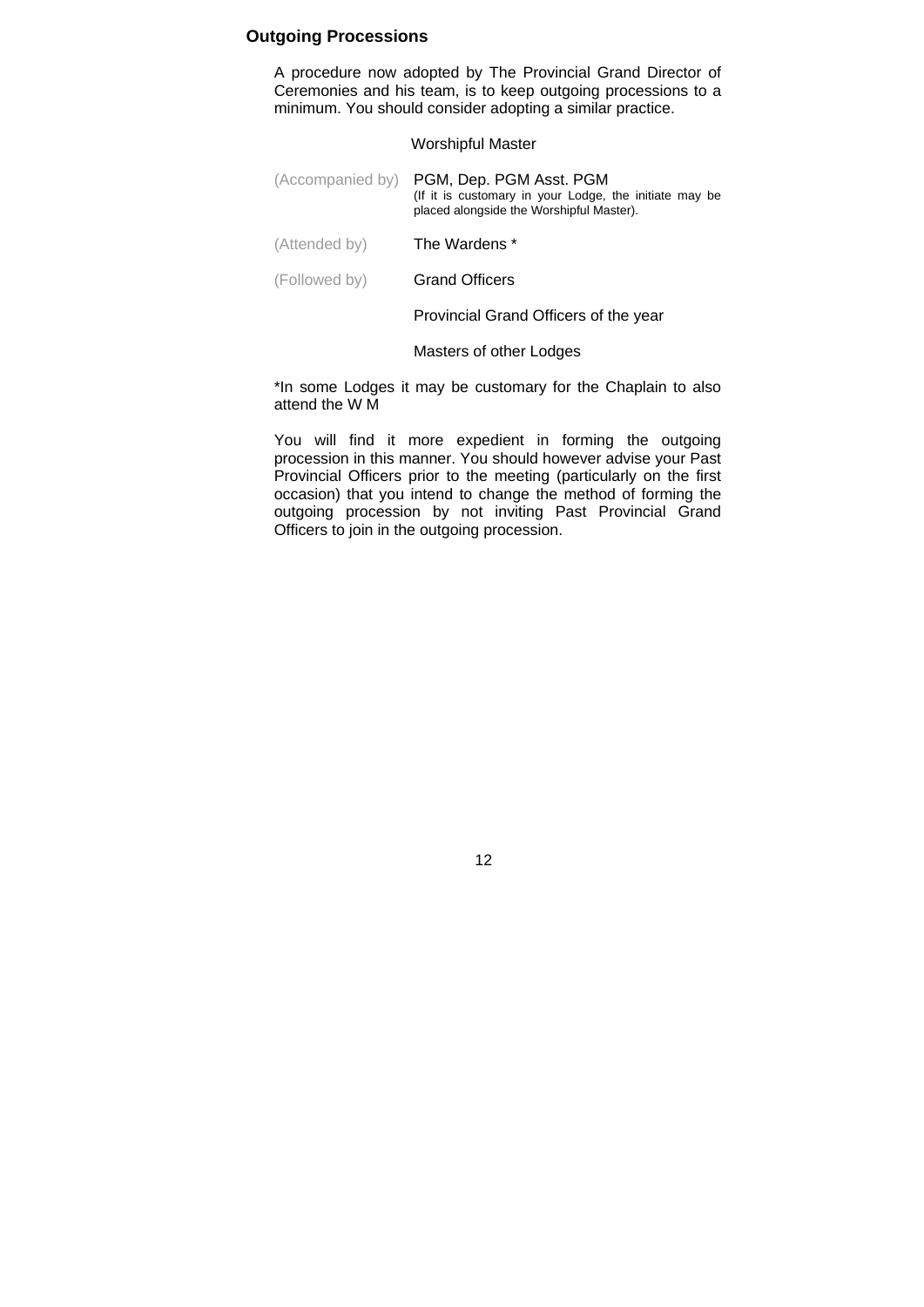#### **Before the Festive Board**

Liaise with the caterer and inform them of how many wine takings between each course

Ensure all Members and guests are in the dining room in good time.

You should be aware of who is proposing and responding to the Toasts.

It may be advisable to check with the proposers and responders of Toasts that they have prepared for the undertaking.

You need to ensure that the proposer of each Toast has a copy of the Toast that they will be proposing and are conversant with all the abbreviations on the toast list, and (when appropriate) are aware of the correct way of addressing a Provincial representative.

A proposer of the Visitors Toast should also know the name of the responder.

Remind the proposer that they are formal toasts. Adding a few words of welcome (when appropriate) will be appreciated, but jokes and 'stories' need to be avoided.

Advising them who conducts the Fire is also prudent.

In Buckinghamshire 'Masonic Fire' is conducted at a **moderate speed** and with **decorum**.

Try to ensure that the selling of any raffle tickets is done at the earliest convenient moment, and that the raffle is drawn at the end of the W M's reply.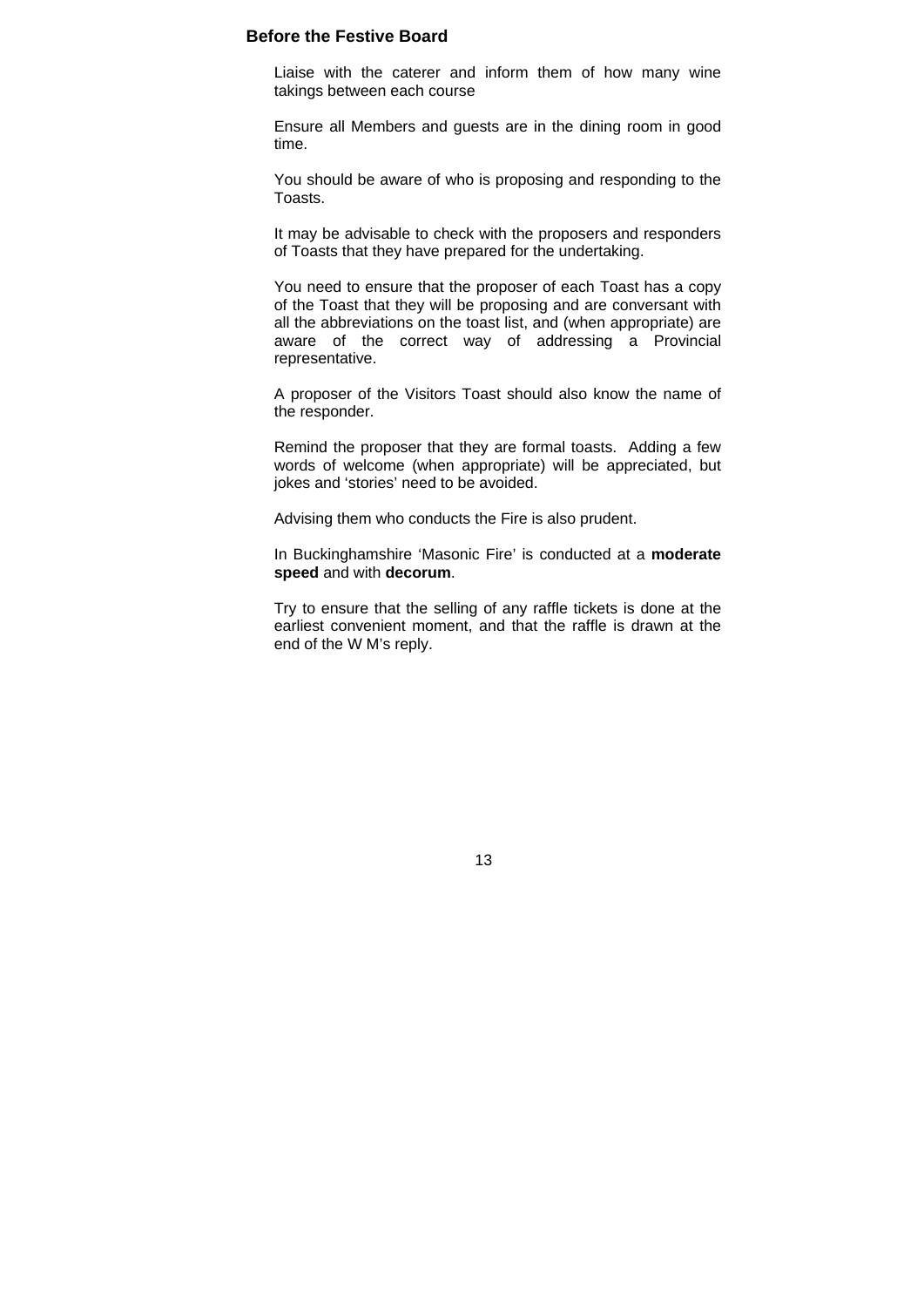#### **The Festive Board**

You will already be aware that you should Gavel and call the Brethren 'To Order' before announcing the Worshipful Master.

However before doing so ensure the Brethren at the tables between the door and the Masters' Chair have stood back so that the Master can walk in front them.

On the Masters' arrival at his chair make sure that he Gavels without any delay.

Announce Grace immediately.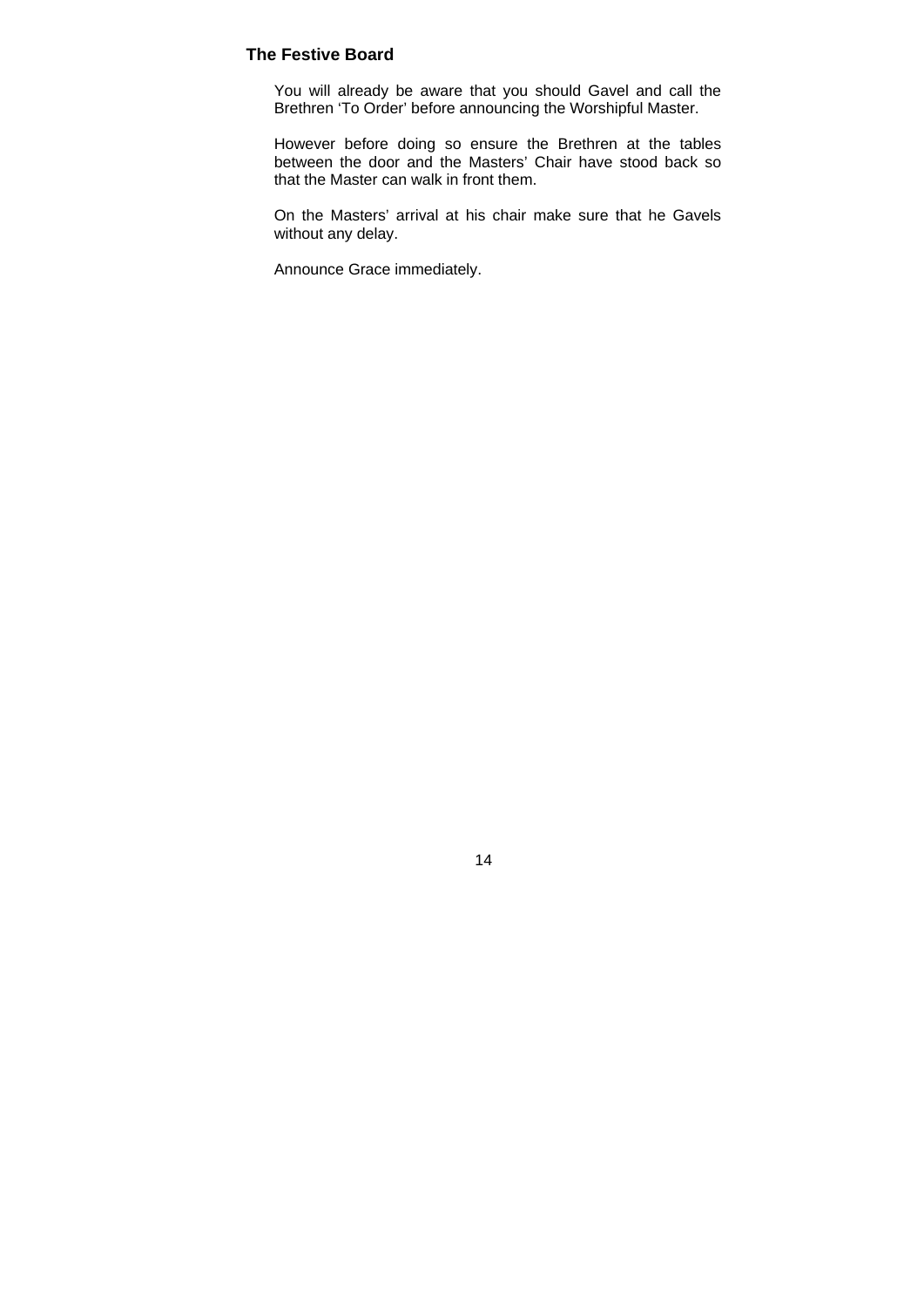#### **Wine Taking**

Guidance given to Provincial Escorts is as follows: (you may want to consider adopting it in your Lodge).

Wine takings during the meal should be kept to a minimum and should not interrupt the meal and general conversation.

It is better if they are taken at the end of each course before the catering staff remove the empty plates. You will need to liaise with the caterers to control this point.

The following pattern is suggested;

#### **After the soup**

W.M.: With all the Brethren, who remain seated.

W.M.: With the Visiting Official. (if any)

The Visiting Official with all the Brethren, who remain seated.

#### **After the Main Course**

W.M.: With his Wardens and the other Officers of the Lodge.

W.M.: With the Immediate Past Master.

W.M.: With the guests

At the conclusion of the meal when coffee has been served, the room should be "tyled" by the Tyler in preparation for the formal toasts.

#### **Grace**

Do you know that "Pray silence for Grace, which will be sung" is grammatically incorrect; it may be "Brethren will you stand for Grace, which will be sung".

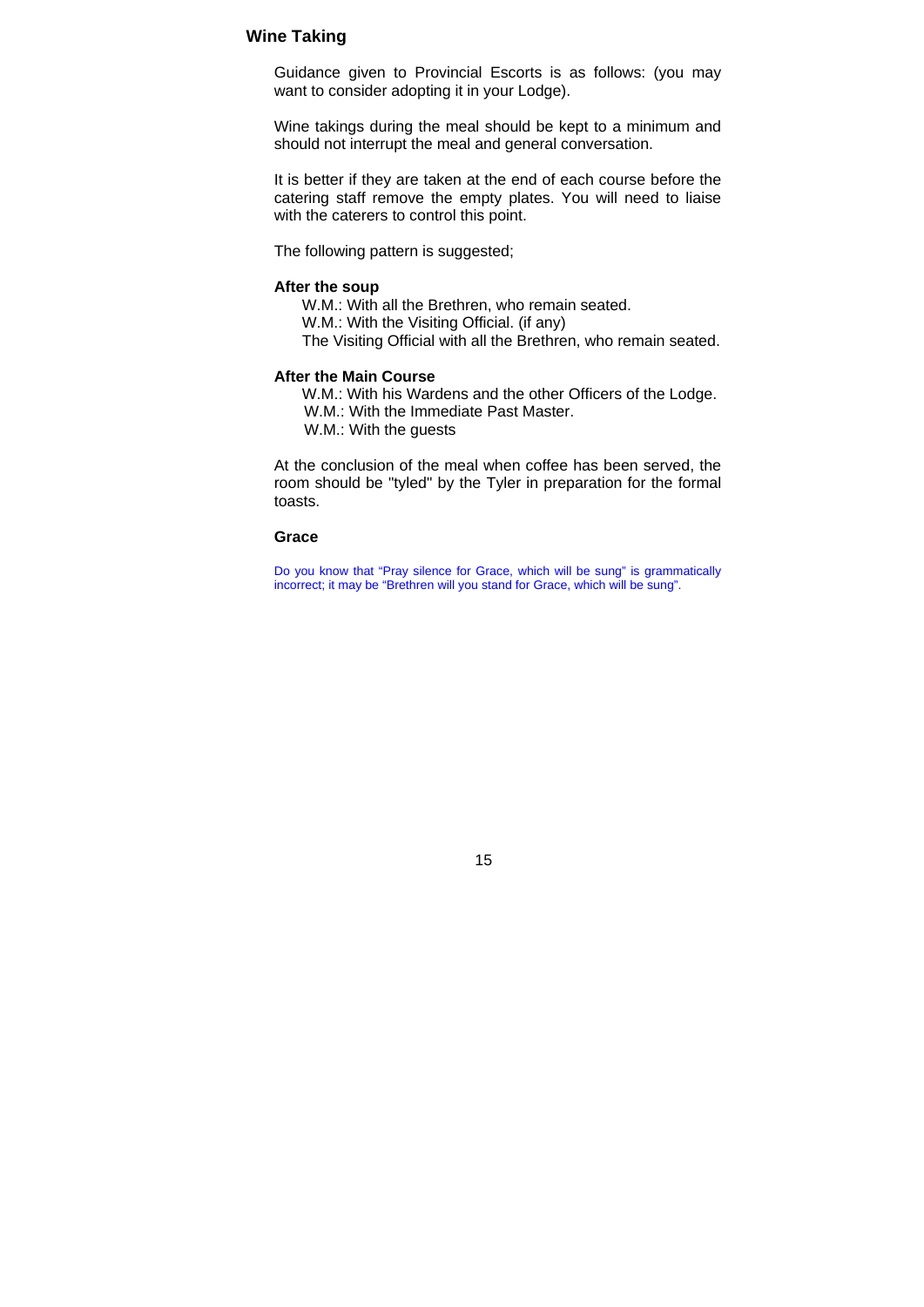#### **Toasts**

The Queen and The Craft followed by Fire The Grand Master followed by Fire Grand Officers followed by Fire The Provincial Grand Master followed by Fire Provincial Officers followed by Fire The Worshipful Master followed by Fire The Initiate followed by Fire Visitors followed by Fire Past Masters and Officers Tylers Toast

The Toast to Absent Brethren may not be taken before The Toast to The Grand Master

You need to control speed of a raffle. Try to avoid unnecessary time wasting by inviting the Worshipful Master to draw all the tickets

When a song is to be coupled with a Toast the following sequence should be adopted.

The Proposer announces the toast The Toast is drunk Fire follows Then the song is sung

With the Loyal Toast

The Proposer announces "The Queen and the Craft" The Anthem is sung Repeat "The Queen and the Craft" The Toast is drunk Then Fire

With the Masters Song at Installation Meetings try to ensure Master and Wardens know the sequence of events

**Please remember that you as the Director of Ceremonies should never be the centre of attraction.**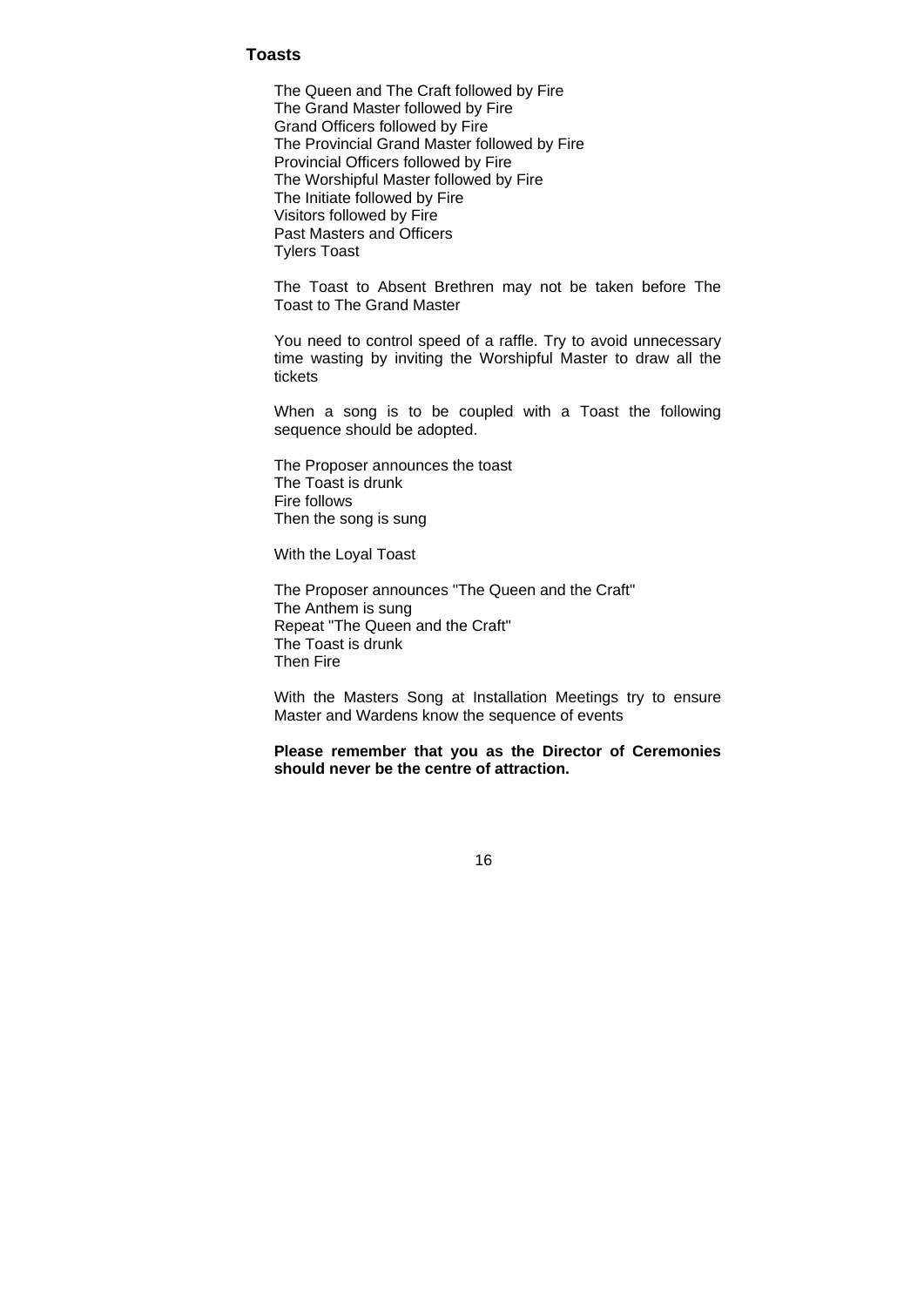# **An official visit**

**by a** 

# **Provincial Representative**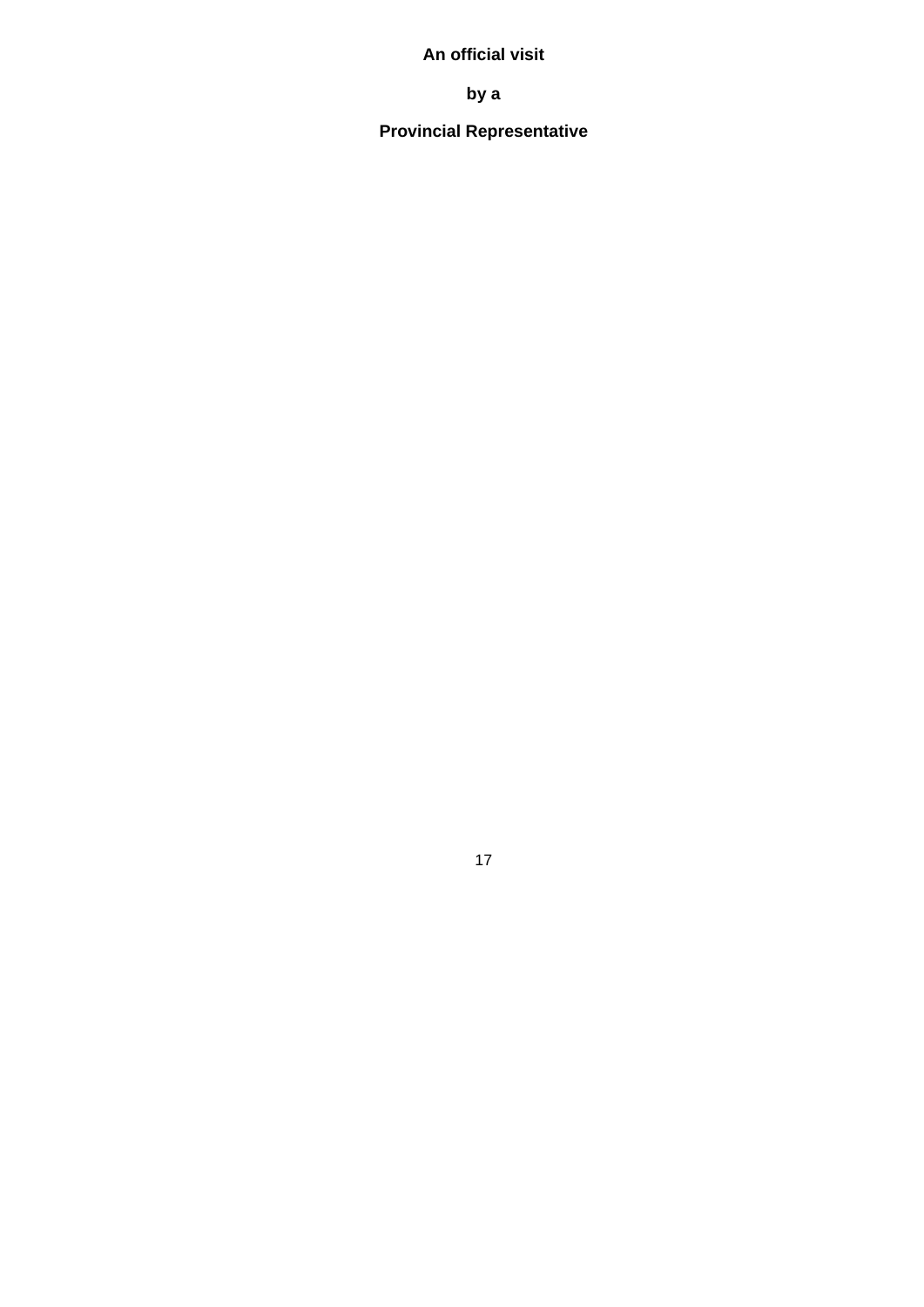#### **Installation Meetings**

The Province endeavours to have a Representative attend all Installation meetings. The Representative will invariably be accompanied by an experienced escort who will guide you through the procedures.

The escort will be seated in the position normally occupied by the Senior Deacon, you will need to advise the Senior Deacon that he is required to occupy the seat to the right of his regular position.

In some instances a Provincial Representative may wish to attend a Regular Lodge meeting, again the escort will guide you through the procedures. You will however receive notification of any intended visit.

The Provincial Grand Director of Ceremonies (or his Deputy) on arrival will need the following information from you and or the Secretary.

Do you expect any Right Worshipful or Very Worshipful visitors to be present?

Will the Lodge be 'called off' and if so will tea be served?

The precise point in the ceremony that the address to the W M is normally given.

When do you usually sing the National Anthem, in the Lodge or at the Festive Board?

How do you generally form the outgoing procession, by perambulating during the closing ode or by calling the Officers of the Lodge to their respective places?

In cases when you call the Officers to their respective places, the Provincial Grand Director of Ceremonies (or his Deputy) will do that on the night.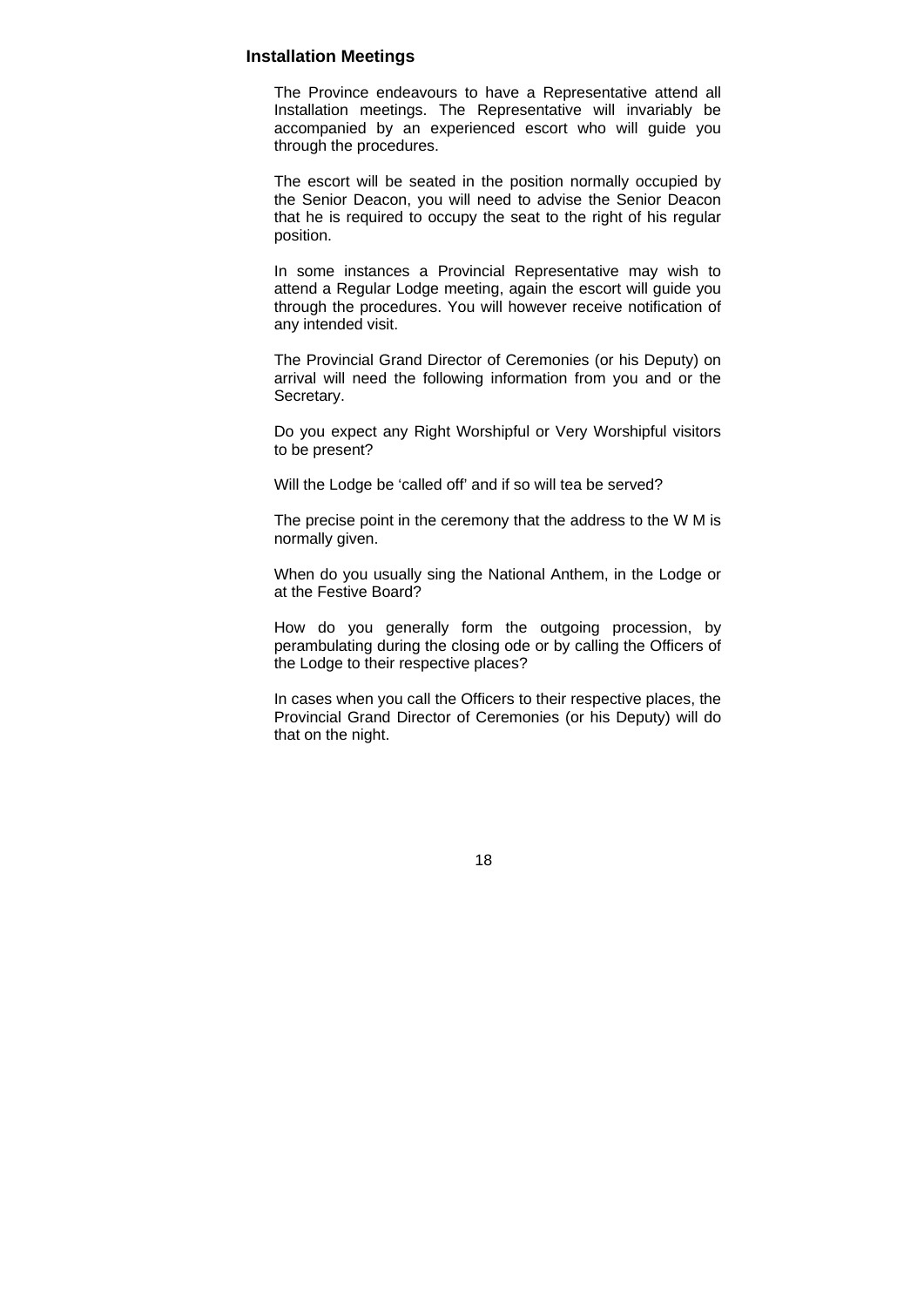You will need to advise the Worshipful Master that he should offer the gavel to the Visiting Official and welcome him to the Lodge.

**Note:** The gavel is not offered to visiting officials below the rank of Assistant Provincial Grand Master.

Should you have a visiting Grand Officer that you particularly desire to salute on the evening, this should be done before the Provincial Representative enters the Lodge.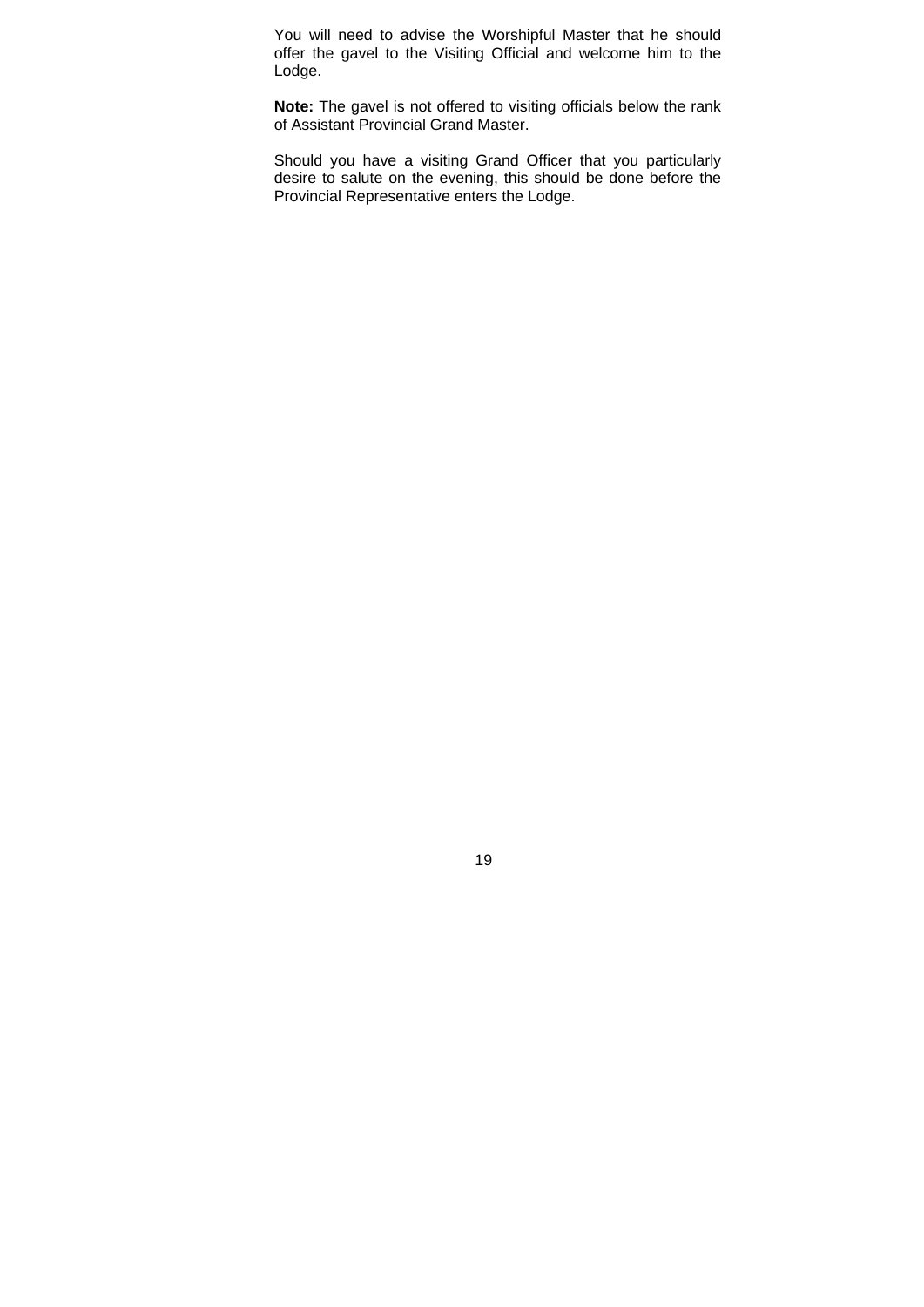#### **The Deputation**

Before the meeting you will need to arrange with the Past Provincial Officers of your Lodge, those who will be designated to form the Deputation.

It is recommended that you limit the size of the Deputation to four Provincial Officers; you may need to alter your arrangements on the night if there are any acting Buckinghamshire Provincial Officers visiting.

Try to designate an even number, but remember it is not worth upsetting anyone by excluding them from the deputation.

The Provincial Grand Director of Ceremonies will call the Brethren to form the Deputation. On arriving at the anti-room, remain in line facing the Provincial Representative until instructed by the Provincial Grand Director of Ceremonies to "about turn and come to the head of your respective columns". Do remember to cross over so that 'seniors' form the right hand column.

On instruction from the Provincial Grand Director of Ceremonies you lead the deputation back into the Lodge, and on entering you announce; -

"To Order Brethren",

The left hand column (led by the ADC) keeping to the North side of the room, the right hand column led by the DC keeping to the South side and in line with the Immediate Past Master. (see Fig. 1)

Both columns should stop about 6 feet from the Worshipful Master's pedestal and turn inwards. Wands should not be raised.

The preferred method of resuming places is shown in fig.1, please convey this to the Brethren in the Deputation.

The Provincial Grand Director of Ceremonies will then step forward and give a court bow to each pair in turn; they should then follow the route shown in fig.1.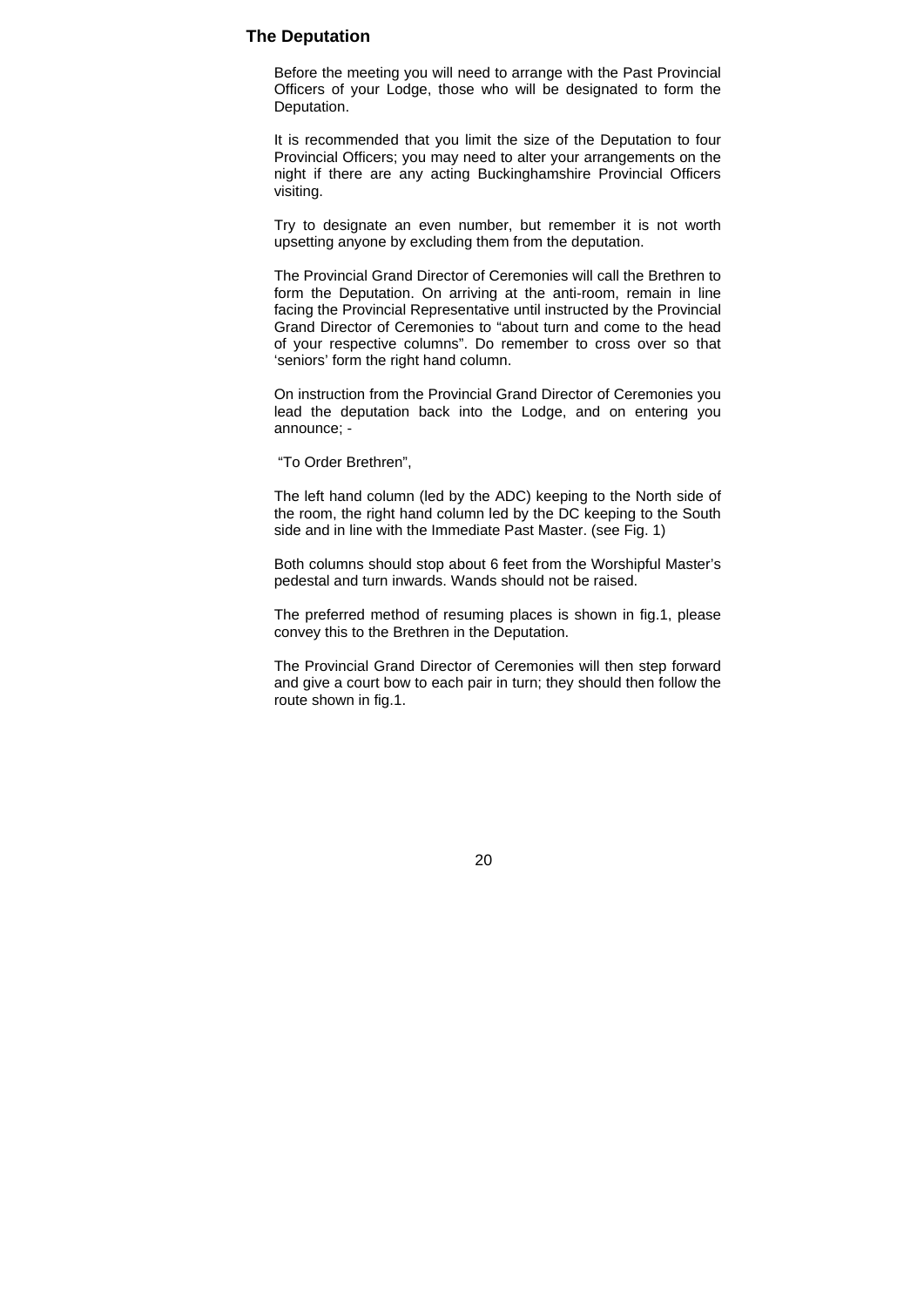

Fig 1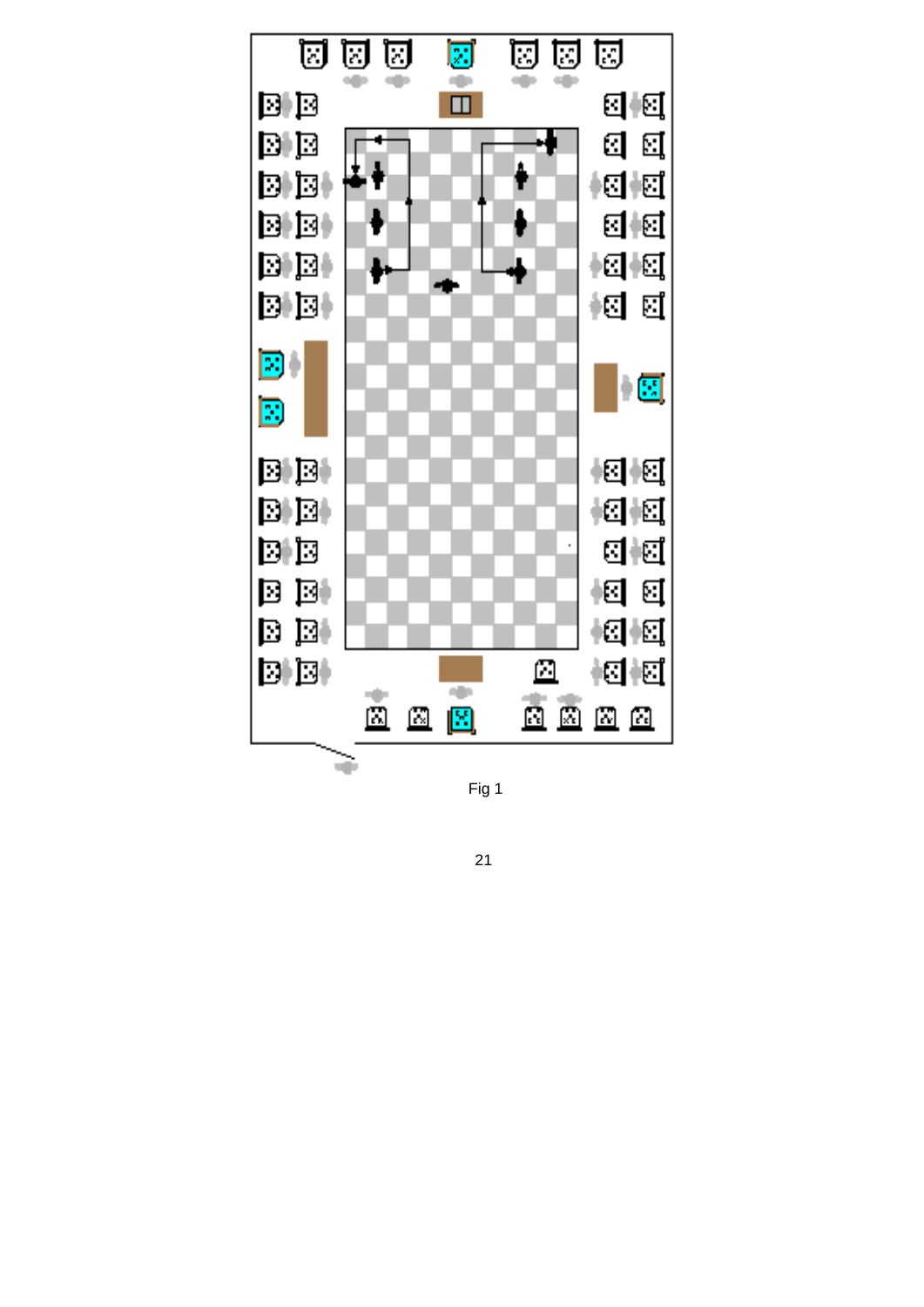#### **The Festive Board (Official Visit)**

Seating arrangements at the festive board

The Provincial Official or Representative should be seated on the right hand side of the W.M.

Note: Should the Official Visit be to an Initiation Ceremony, the Initiate must be seated at the right hand side of the W.M. with the Official Visitor on the right of the Initiate.

The Provincial Grand Director of Ceremonies or his representative should be seated at the left of the I.P.M.

The Provincial Grand Director of Ceremonies will need to know who will be proposing the Toast to the Provincial representative.

You need to ensure that the proposer of each Toast has a copy of the Toast that they will be proposing and are conversant with all the abbreviations on the Toast list, together with being aware of the correct way of addressing the Provincial Representative.

Remind the proposer that they are formal Toasts, adding a few word of welcome etc. will be appreciated, but jokes and 'stories' need to be avoided.

The Provincial Officer and Director of Ceremonies will normally leave after the W M's reply.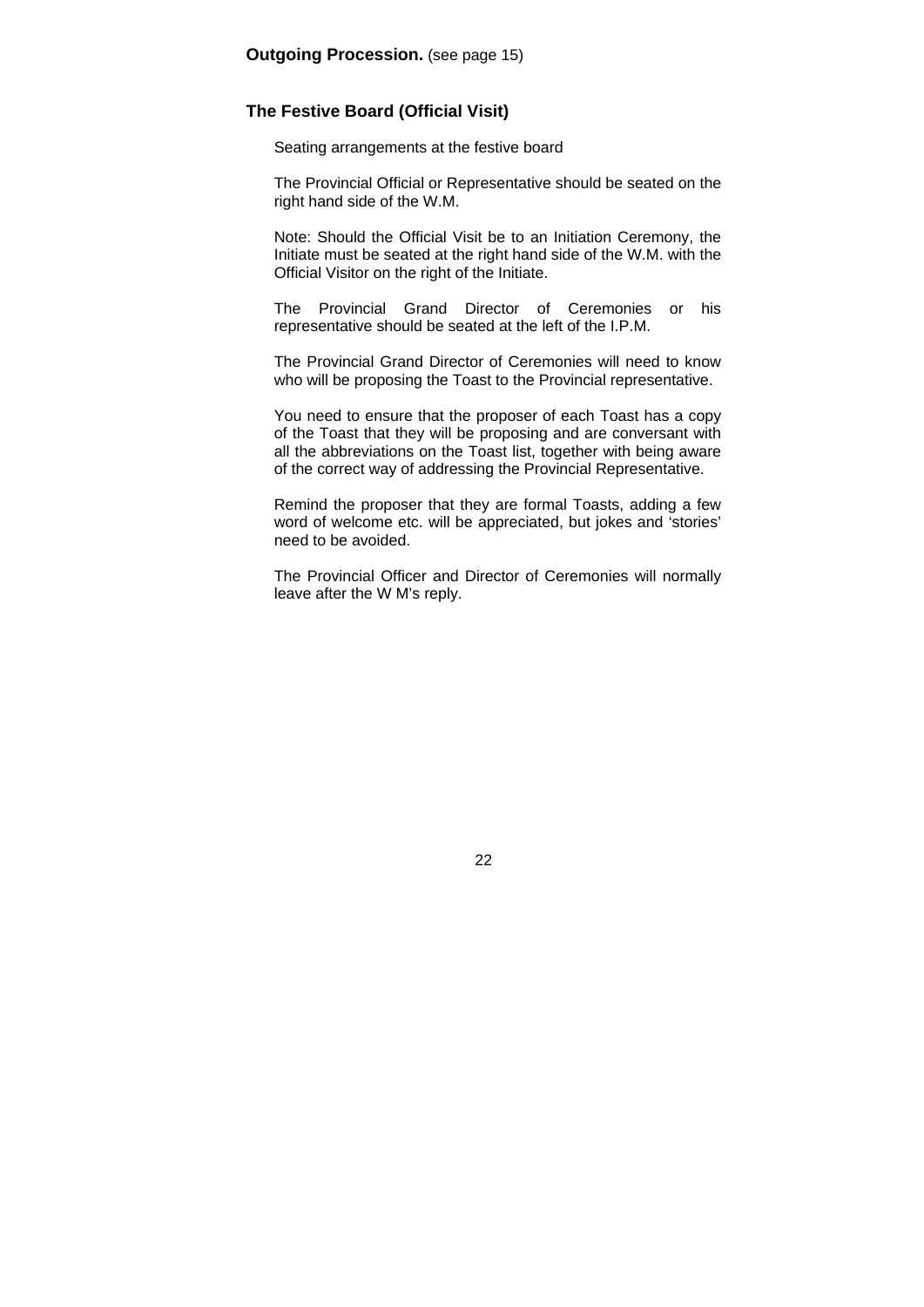**The Lodge of Instruction**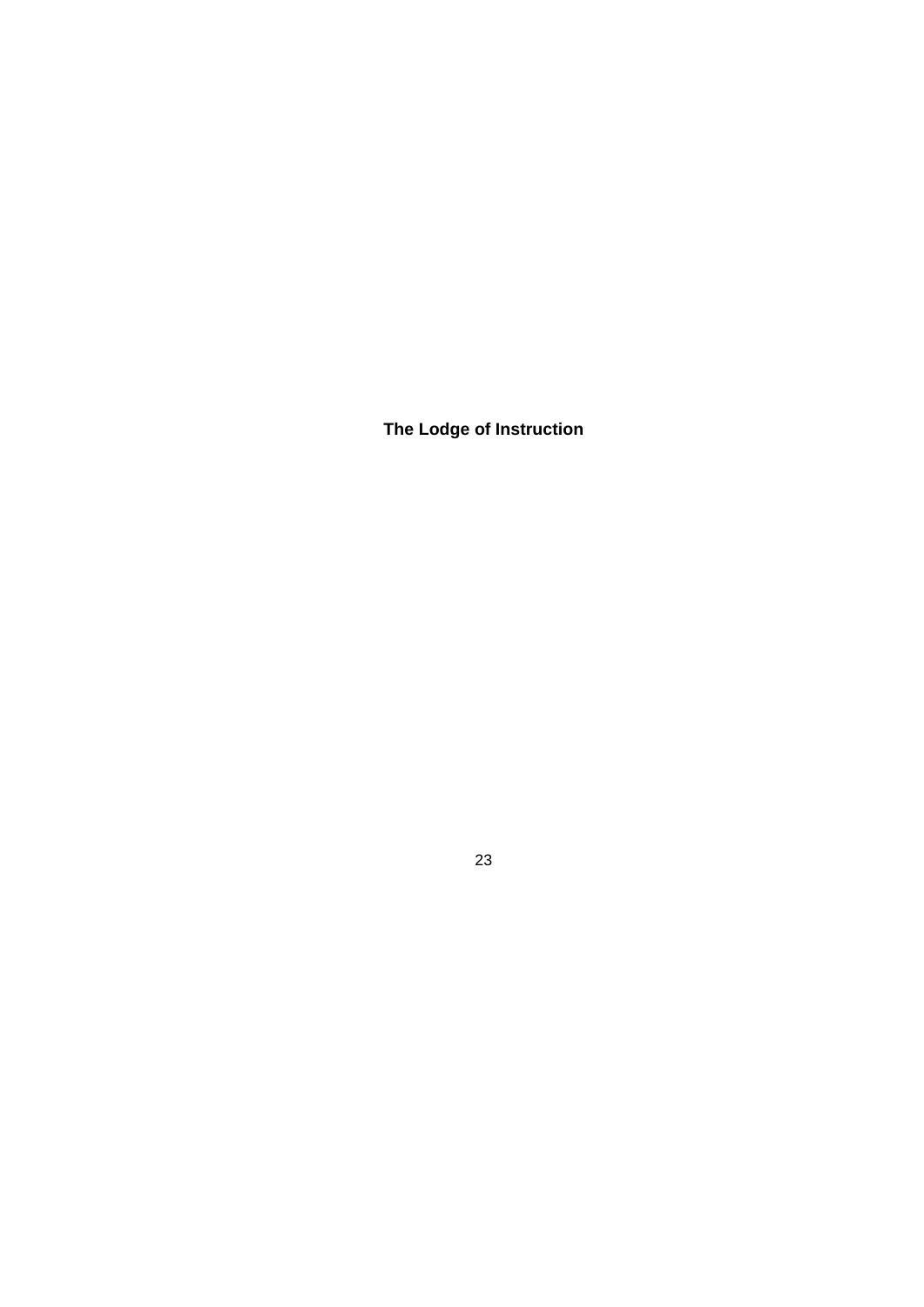#### **The LOI Programme**

Endeavour to have the years' programme available to all members early in the season.

Establish from the Secretary the anticipated Lodge schedule for the year; - this will enable you to plan your LOI programme accordingly.

A method successfully employed by some Lodges of Instruction is to have blocks of 1st (or 2nd) Degrees being practiced so that newly Initiated (or Passed) members can attend.

Inviting Brethren that have recently been initiated into your Lodge to attend LOI at the earliest opportunity will enhance their sense of belonging and needs to be encouraged.

Aim to rehearse all the Lodge activity; - not just the Ceremony, but opening and closing the Lodge, ballots, and processions in and out.

Some Preceptors have found that having an evening devoted to practicing 'Opening and Closing' in a round robin fashion familiarizes everyone with talking aloud and learning the ritual, and there is no harm in allowing the junior members to read from the book.

Try to ensure that the Master for the evening follows an agenda that includes the reading of Minutes and the Risings.

Never allow the Master or Wardens to occupy their respective chairs from the right hand side (when facing), this practice will instil a discipline that should avoid an error at a Lodge meeting.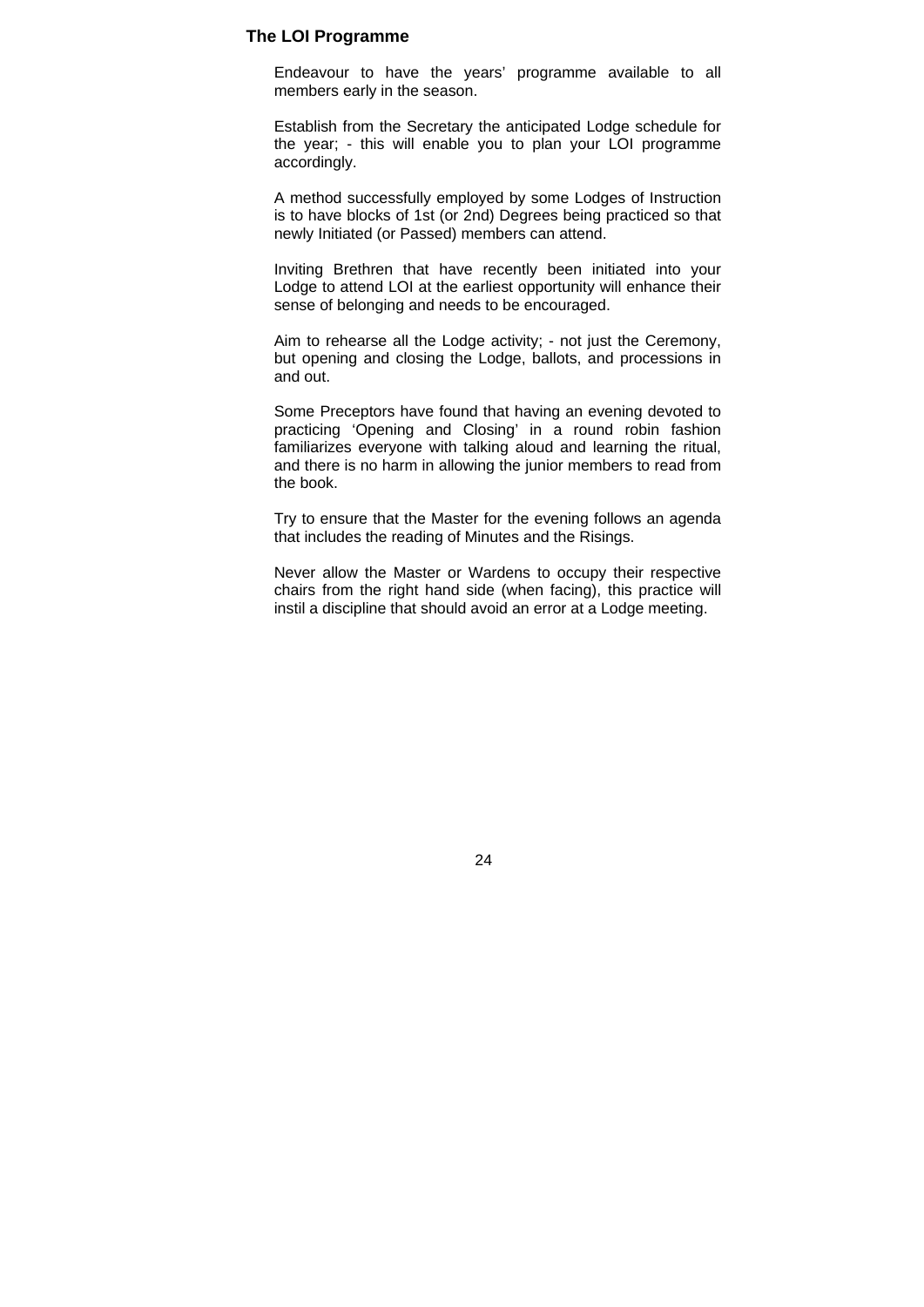#### **Planning a Brother's path to the Chair**

With careful planning of a Brothers' future you should be able to avoid any unforeseen problems when the Brother is ready to occupy the Chair of King Solomon.

Ideally you may wish that as a Junior Warden he should be able to perform the Masters' work in all three Degrees. However in today's society with increased pressures from their employment, this may not be achievable. You must be ever mindful that his priorities should be to his Family and work commitments.

Although it is desirable that a Master performs all three Degrees during his year in Office, in practice this is often not achievable. This may be due to the lack of candidates, young families, difficulty in learning the ritual or work commitments. As a minimum aim to have him perform all the Degrees within 3-4 years.

Some example plans are shown in Appendix B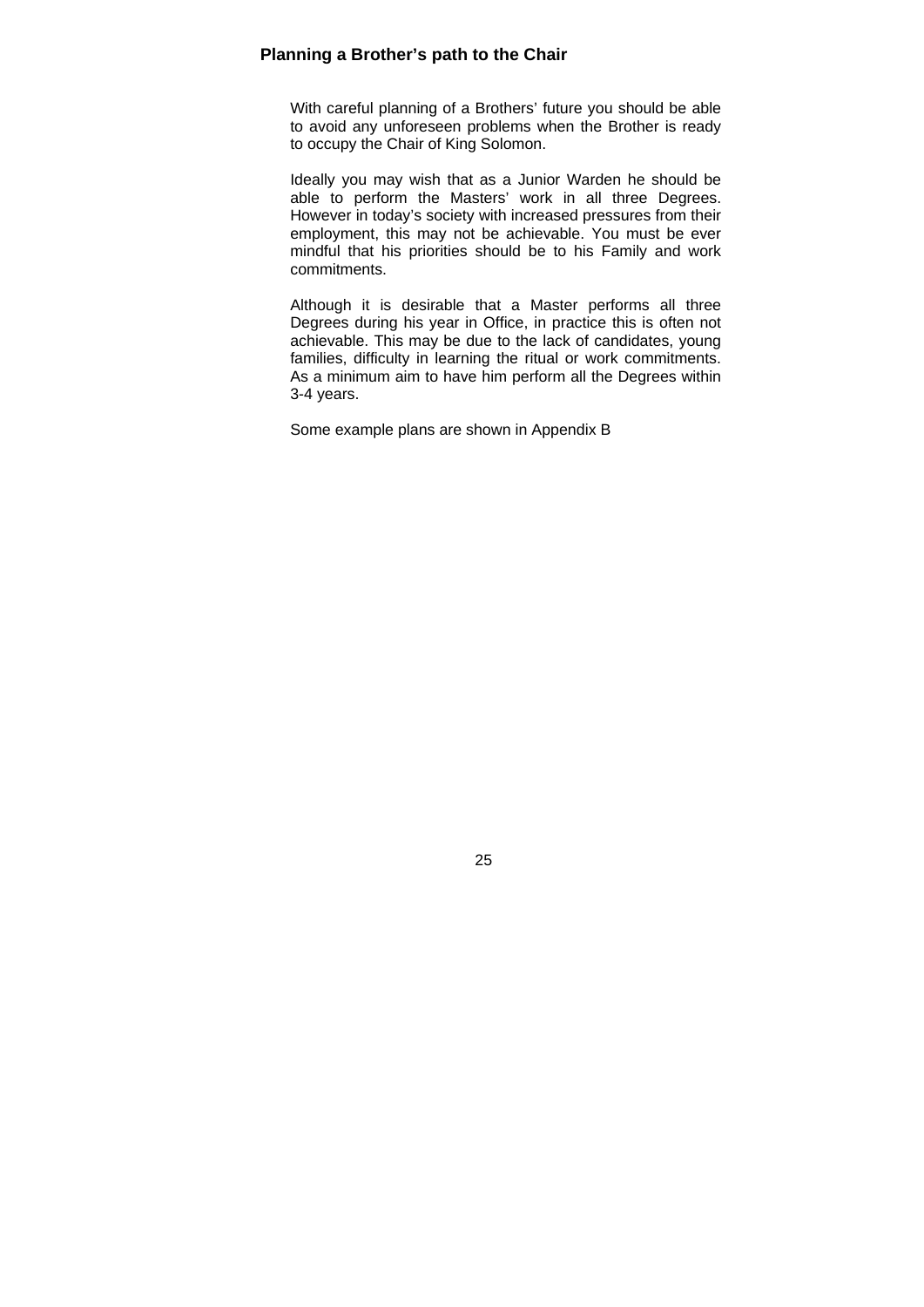#### **The DC and Preceptor's Role**

#### **A list of qualities**

Ensure that the Members **WANT** to attend

The Lodge meeting and the Lodge (or Class) of Instruction should always be a pleasurable experience for the Members of the Lodge to attend if you are to ensure a regular attendance.

As their Mentor you or the Preceptor should ensure that all Members choose to attend LOI on a cold dreary winter night rather than watch a TV programme or the like.

#### **Demonstrate**

You will find that by walking around demonstrating procedures while instructing the members will often convey 'best practice' with little effort.

A visual demonstration frequently has a more lasting effect when coupled with the spoken word.

#### **Man Manager**

In your role you need to be a good man manager. Be sympathetic and understanding. You need to know all the strengths and weaknesses of your Members.

Encouraging Members who find difficulty in learning the ritual will probably be your greatest challenge.

You should do everything in your power to ensure that they are supported every step of the way. Make certain that they enjoy being a Freemason as much as any other member of your Lodge. They must never be denied the opportunity of being Master of the Lodge, even if they can only 'open and close' the Lodge.

Remember that a good Mason is not always a good ritualist and a good ritualist is not always a good Mason.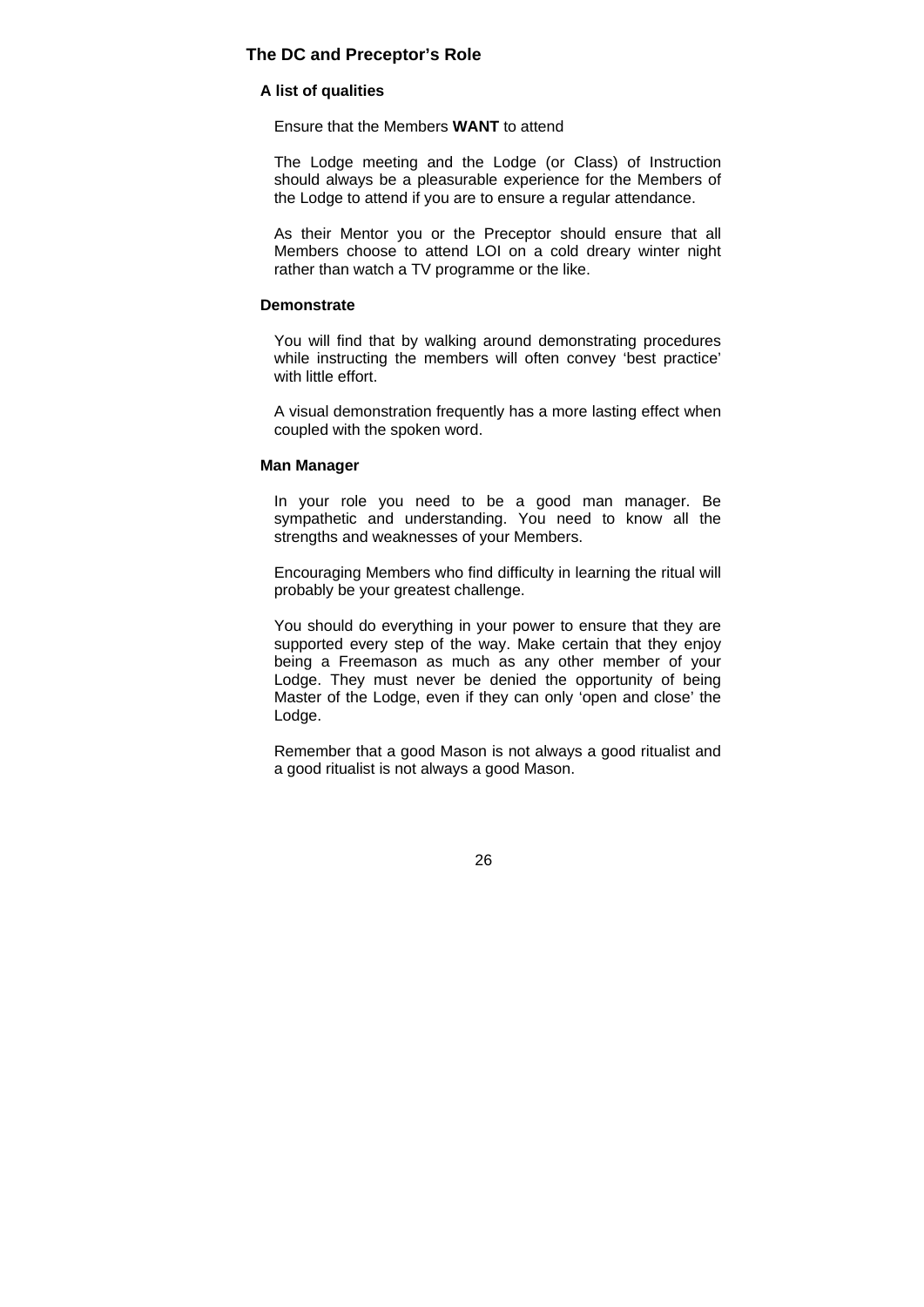#### **Commitment**

By accepting the Office of D C you should be prepared to commit to attend LOI and rehearsals at least for the duration of your appointment, which needs to be not less than 3 years and if possible not more than 5-6 years.

#### **Know your Lodge**

Your Lodge Ritual will often vary from the Ritual Book, very few Lodges strictly adhere to the original intent, over the years small changes may have crept in that will not be reversed.

To a great extent you are, for the time being the custodian of the Lodge ritual. Maybe you should consider recording all the small variations that have occurred over the years. Your successors will find the information invaluable.

Conferring with senior Members to establish and confirm these variations will be important and will avoid future misunderstandings.

In some instances you may consider that changes are desirable, but you alone must not make that decision, involve the senior Members in discussing any changes and obtain the approval of the Lodge Committee before proceeding.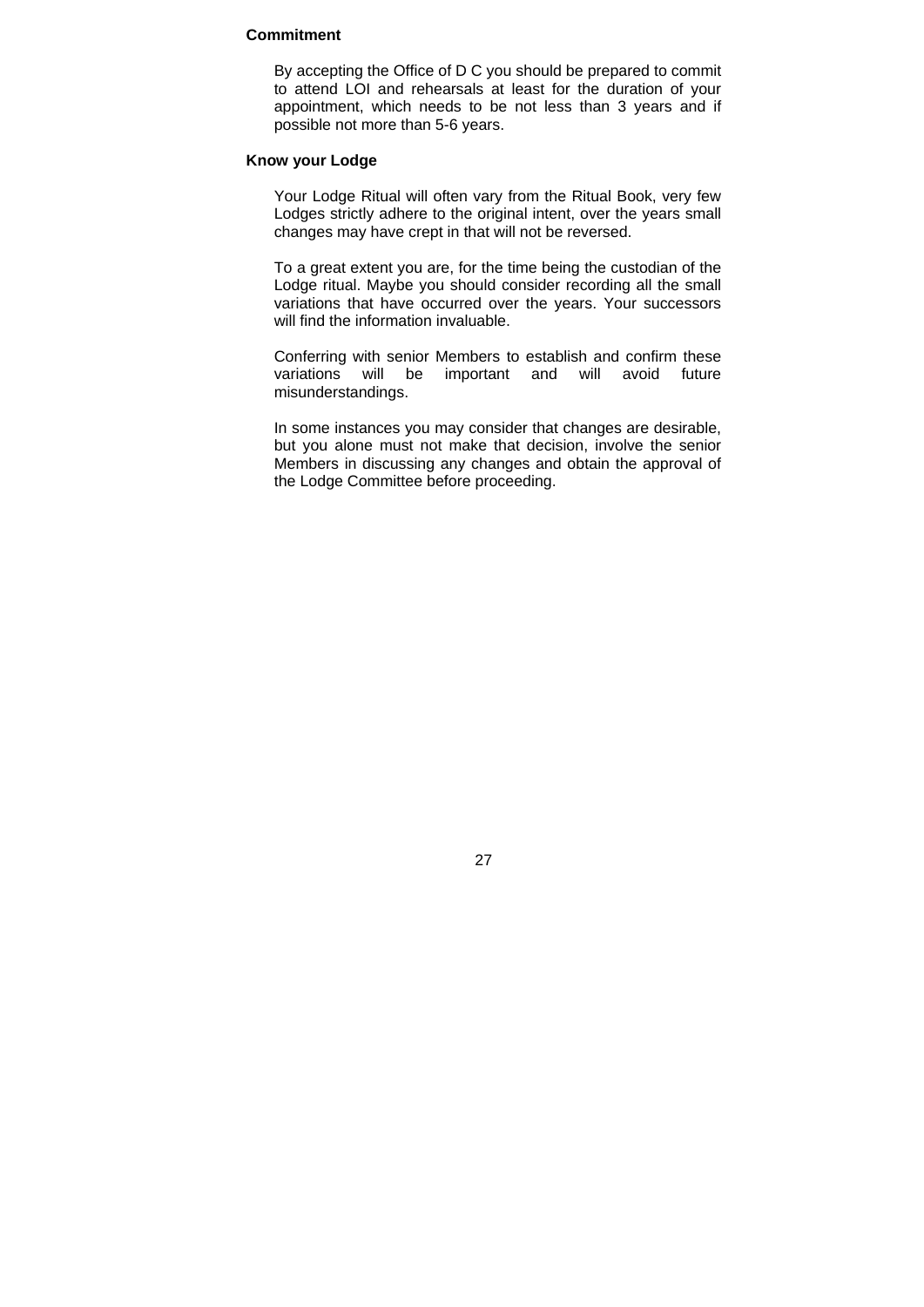#### **Encourage**

- Attendance at LOI and rehearsals by all Members of the Lodge; active assistance from Past Masters is invaluable.
- Involvement by the junior Members in presenting 'Working Tools,' 'The Charge' and the 'Second Degree Tracing Board'.
- Try to involve junior Past Masters in presenting addresses at Installation Meetings.
- Breaking up Ceremonies and involving the Past Masters that currently do not hold office to keep them active in the Lodge.

**Never press** the less able ritualist to perform beyond his means

## **Your Successor**

• Identifying your successor and training him for his future role will be one of the most important tasks that you could have during your term of Office; a legacy that could give you years of pleasure if he; -

#### **"reflects honour on your choice"**

 Ensure that you allow your ADC to take an active part in all the proceedings; he needs to be well prepared for that meeting that you can not attend.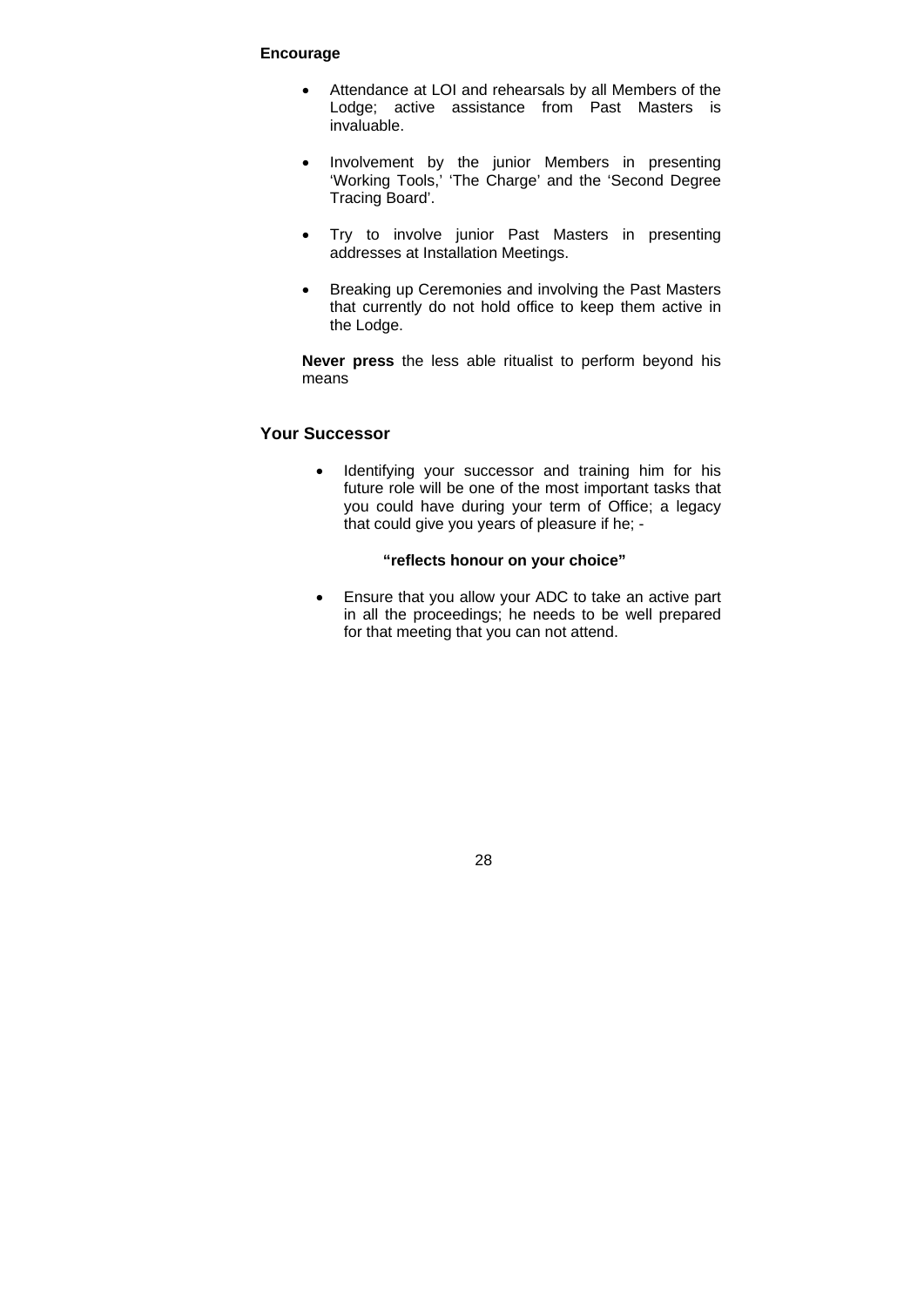## **Deportment**

- Endeavour to carry your wand vertical and ensure that all Officers hold them at the same height
- Perform your tasks with decorum.
- Observe and emulate others, particularly the Provincial Team.

**"What you find praiseworthy in others, you should carefully imitate"**

#### **Attitude**

 A successful and popular Director of Ceremonies will endear himself to the Members by having a calm and gentle attitude towards his task.

Try to remember

**"Humility in each is an essential qualification"** 

And

**"Hence we learn to be meek, humble and resigned"**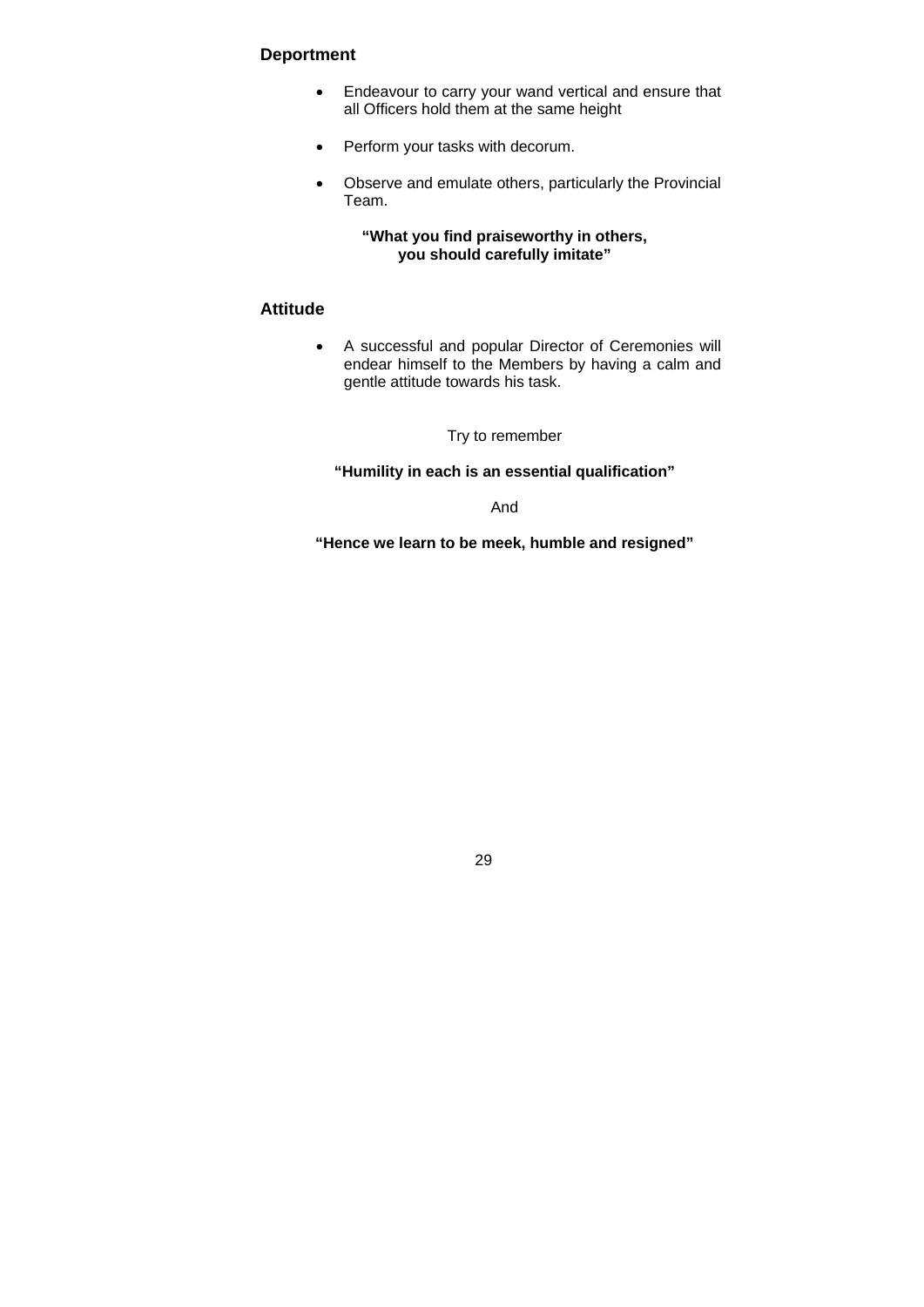#### **Entered Apprentices and Fellowcrafts to retire**

Is there anything more undesirable in Freemasonry than for a new Member to be asked to retire from the Lodge; - **alone**?

A change that you could introduce to your Lodge would be to ensure that all Entered Apprentices and Fellowcrafts are accompanied by an experienced Past Master. While keeping him company he could then answer any questions the Member may have and instruct him as necessary.

However some Lodges are fortunate in having an excellent Tyler that endeavours to carry out the task of instructing junior Members, and you may consider that asking a Lodge Member to accompany him is unnecessary.

#### **Proving Visitors**

On the rare occasion that the Junior Warden is required to prove a visitor it may be prudent for you to assist him, unless he is an experienced Past Master who should have the confidence to prove the visitor.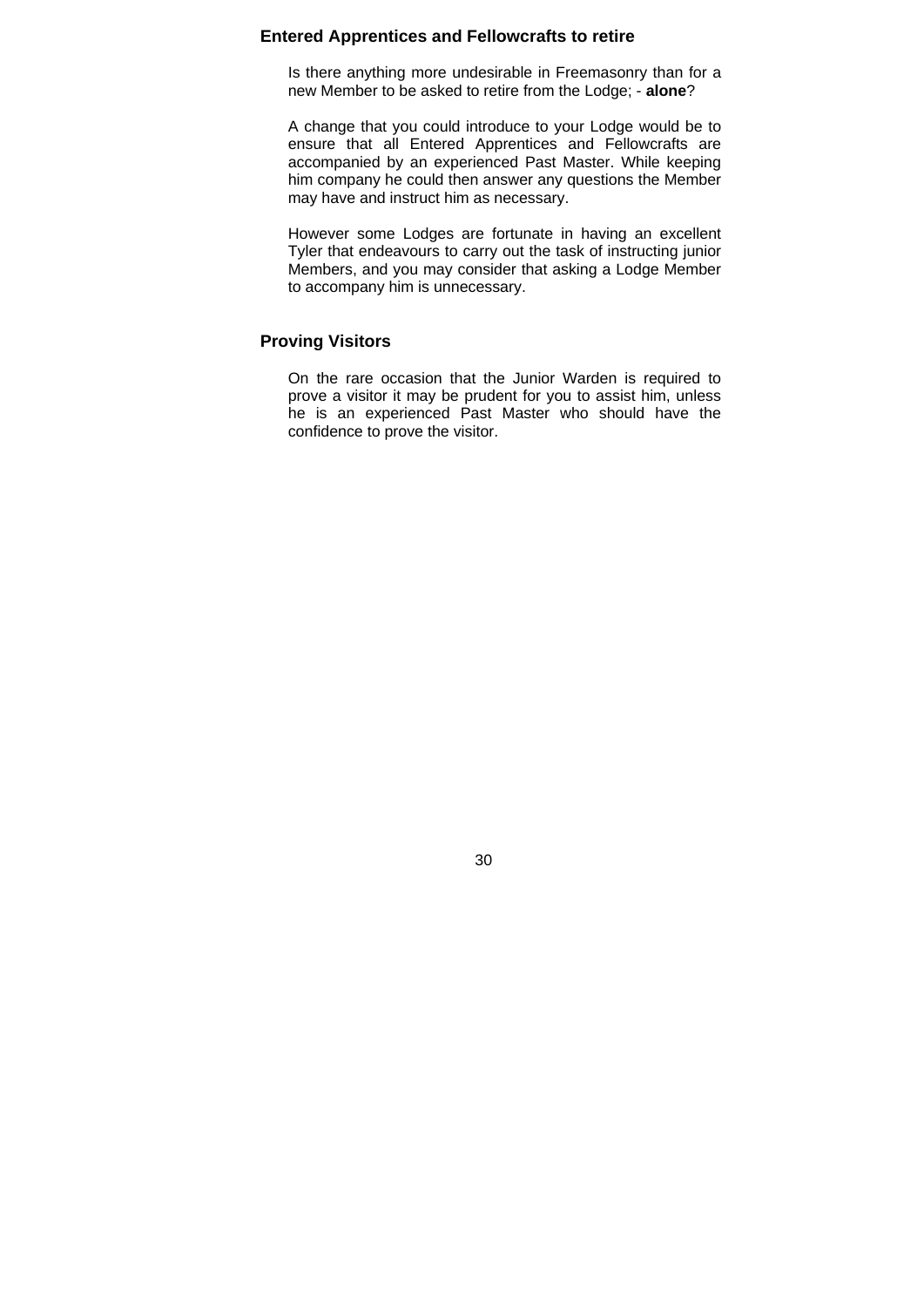# **Appendix A; - Grand Ranks**

| <b>Title</b>                                                                                                                                                                                                                                                                                                           | <b>Salutes</b> |
|------------------------------------------------------------------------------------------------------------------------------------------------------------------------------------------------------------------------------------------------------------------------------------------------------------------------|----------------|
| <b>Most Worshipful</b>                                                                                                                                                                                                                                                                                                 | Eleven         |
| The Grand Master<br>The Pro Grand Master<br><b>Past Grand Masters</b><br><b>Past Pro Grand Masters</b>                                                                                                                                                                                                                 |                |
| <b>Right Worshipful</b>                                                                                                                                                                                                                                                                                                |                |
| Deputy Grand Master<br><b>Past Deputy Grand Masters</b><br><b>Assistant Grand Masters</b><br><b>Past Assistant Grand Masters</b>                                                                                                                                                                                       | <b>Nine</b>    |
| <b>Provincial and District Grand Masters</b><br><b>Pro Provincial and District Grand Masters</b><br><b>Past Provincial and District Grand Masters</b><br>Past Pro Provincial and District Grand Masters<br>Senior Grand Warden<br>Past Senior Grand Wardens<br><b>Junior Grand Warden</b><br>Past Junior Grand Wardens | Seven          |
| <b>Very Worshipful</b>                                                                                                                                                                                                                                                                                                 | Five           |
| <b>Grand Chaplain</b><br><b>Past Grand Chaplains</b><br>President of the Board of General Purposes<br>Past Presidents of the Board of General Purposes<br>Grand Registrar<br><b>Past Grand Registrars</b>                                                                                                              |                |

Grand Secretary Past Grand Secretaries President of the Grand Charity President of the Masonic Trust for Girls and Boys President of the Royal Masonic Benevolent Institution

President of the Masonic Samaritan Fund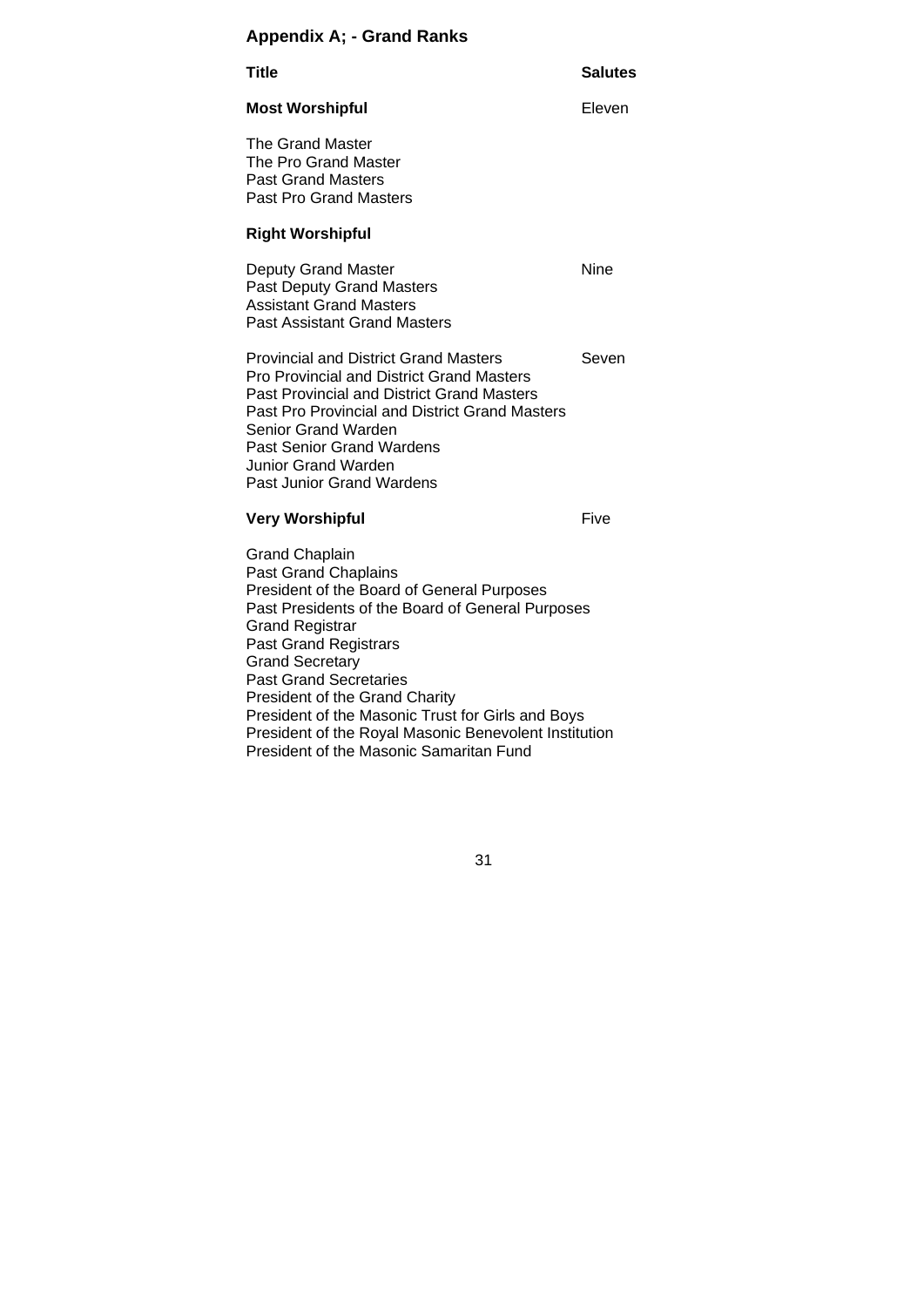#### **Title Salutes** Salutes

#### **Very Worshipful** (cont) Five

Past Presidents of the Grand Charity, Past Presidents the Masonic Trust for Girls and Boys, Past Presidents the Royal Masonic Ben Institution Past Presidents Masonic Samaritan Fund Grand Director of Ceremonies Past Grand Directors of Ceremonies Grand Sword Bearer Past Grand Sword Bearers Grand Superintendent of Works Past Grand Superintendents of Works Grand Inspectors Past Grand Inspectors

32

**Other Ranks** Three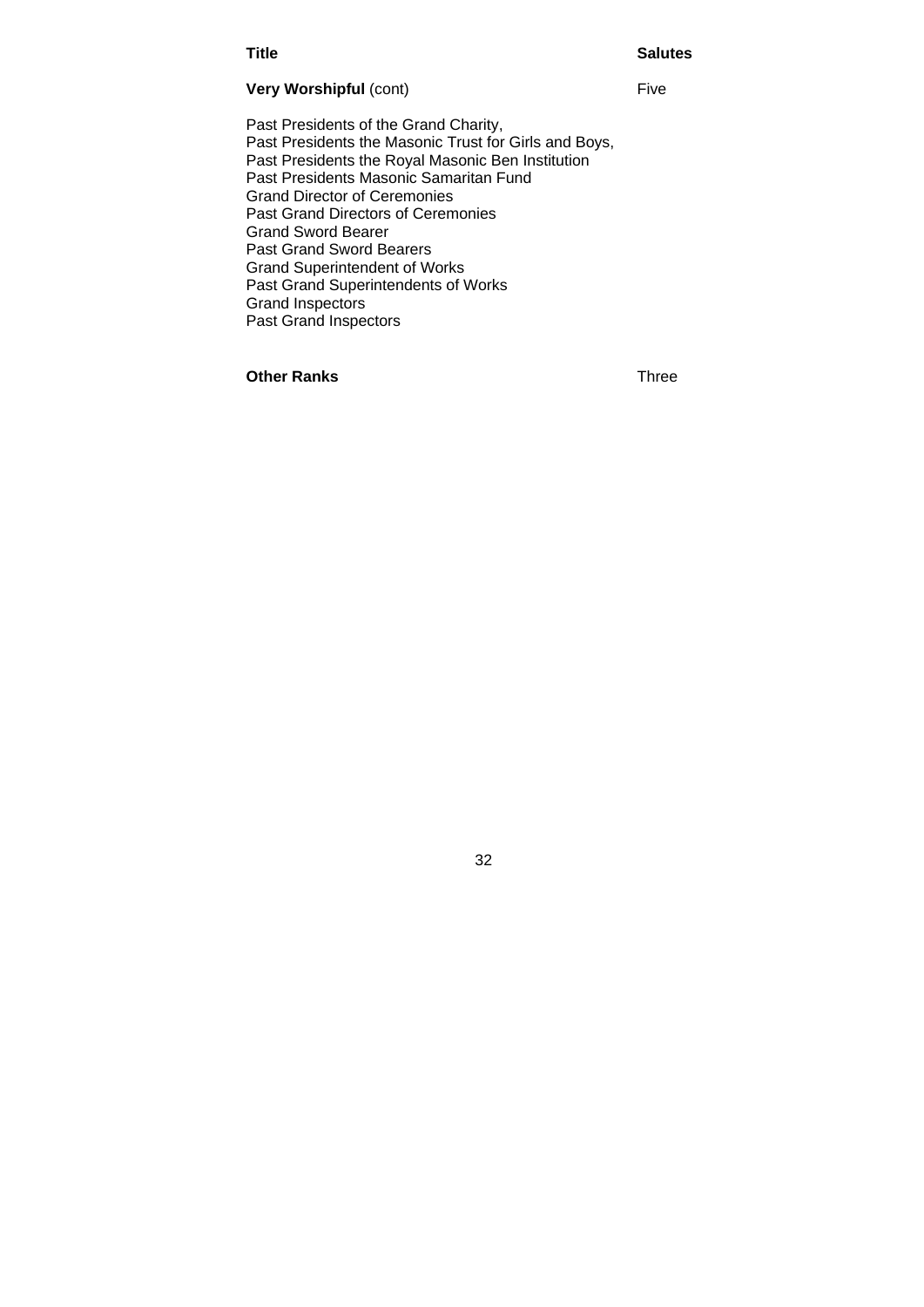#### **Appendix B; - Learning Plans**

#### **Plan 1; - An ideal world**

| Year Office |                | Ability                                 |
|-------------|----------------|-----------------------------------------|
|             | 01 Steward     | Working tools 1                         |
|             | 02 Steward     | Working Tools 2 & 3                     |
|             | 03 Steward     | The Charge                              |
|             | 04 Inner Guard | Second Degree Tracing Board             |
|             |                | 05 Junior Deacon First Degree Ceremony  |
|             |                | 06 Senior Deacon Second Degree Ceremony |
|             |                | 07 Junior Warden Third Degree Ceremony  |
|             |                |                                         |

08 Senior Warden Investing Officers

It is appreciated that very few Lodges will be able to afford the luxury of allowing a newly Initiated member to act as Steward for three years or to have all Officers of this ability

These plans indicate a growing workload as the Brother concerned gradually increases his capacity to memorise ritual. You will be very aware that the majority of Freemasons have not been required to exercise this ability since leaving school.

Of course in addition to the tasks listed they would be learning the work of the Offices above their current Office.

Most importantly, whichever plan you select for a particular Brother, you must incorporate sufficient and appropriate\* time for him to practice during Lodge of Instruction.

\* It is possible that you may need to devote more LOI time to the less able learner.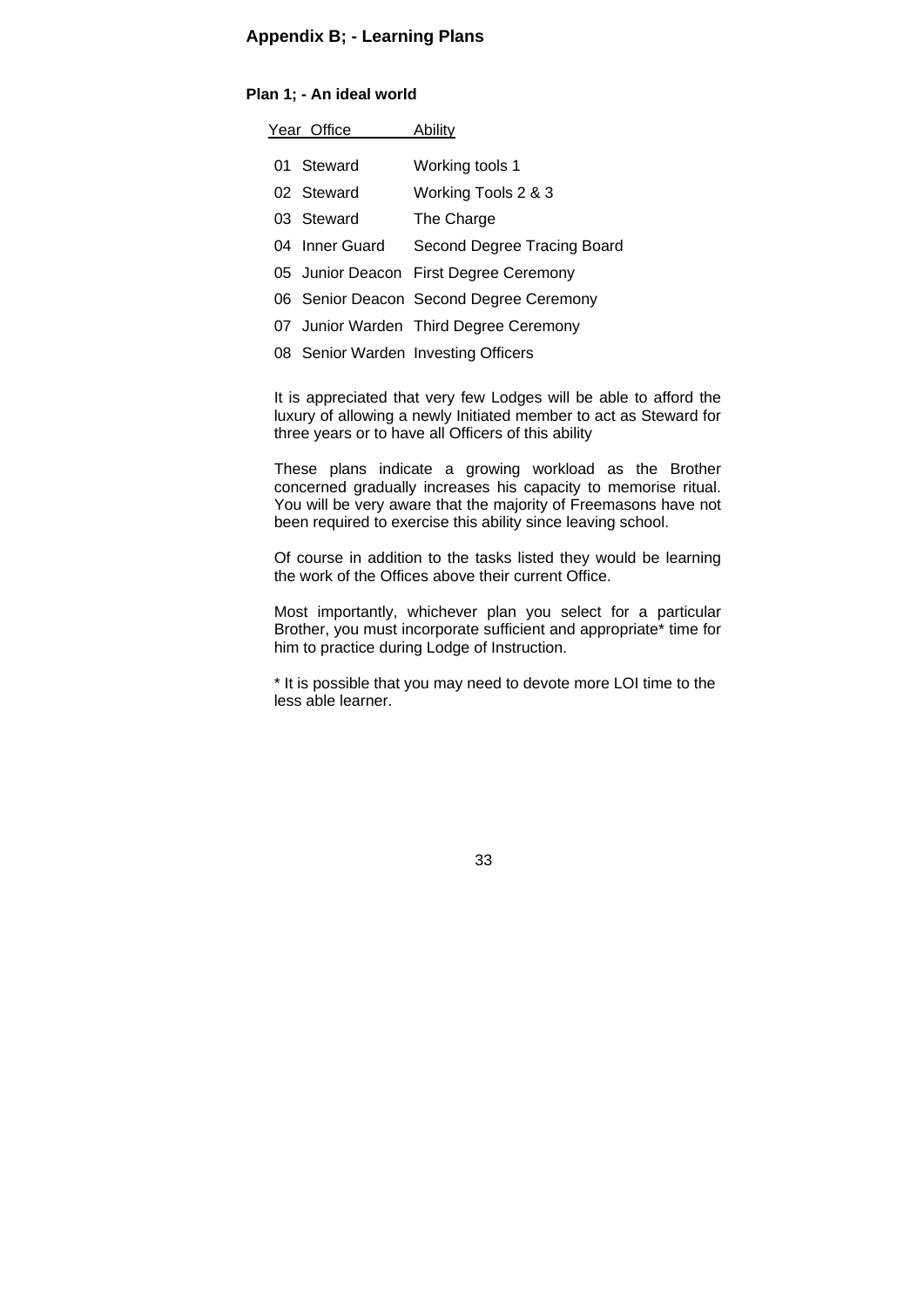#### **Plan 2 – A Compromise**

- 01 Steward Working tools 1
- 02 Steward Working Tools 2 or 3
- 04 Inner Guard The Charge.
- 05 Junior Deacon First Degree Ceremony.
- 06 Senior Deacon First Degree Ceremony.
- 07 Junior Warden Second Degree Ceremony.
- 08 Senior Warden Third Degree Ceremony.

You may consider arranging a Past Masters' ceremony, a Demonstration or a Lecture for the last meeting of a Masters' year to allow the Senior Warden more time to learn the ritual of Investing Officers

#### **Plan 3 – A Further Compromise**

- 01 Steward Working tools 1 or 2 or 3
- 02 Inner Guard First Degree Ceremony.
- 04 Junior Deacon First Degree Ceremony.
- 05 Senior Deacon Second Degree Ceremony.
- 06 Junior Warden Second Degree Ceremony.
- 07 Senior Warden Investing Officers.

Plan 3 depicts a Member who does not find it easy to memorize ritual and indicates that you have accepted that he will become Master of the Lodge; unable to perform the Third Degree ceremony.

You should however endeavour to encourage the Brother concerned to perform the Third Degree working during the next few years.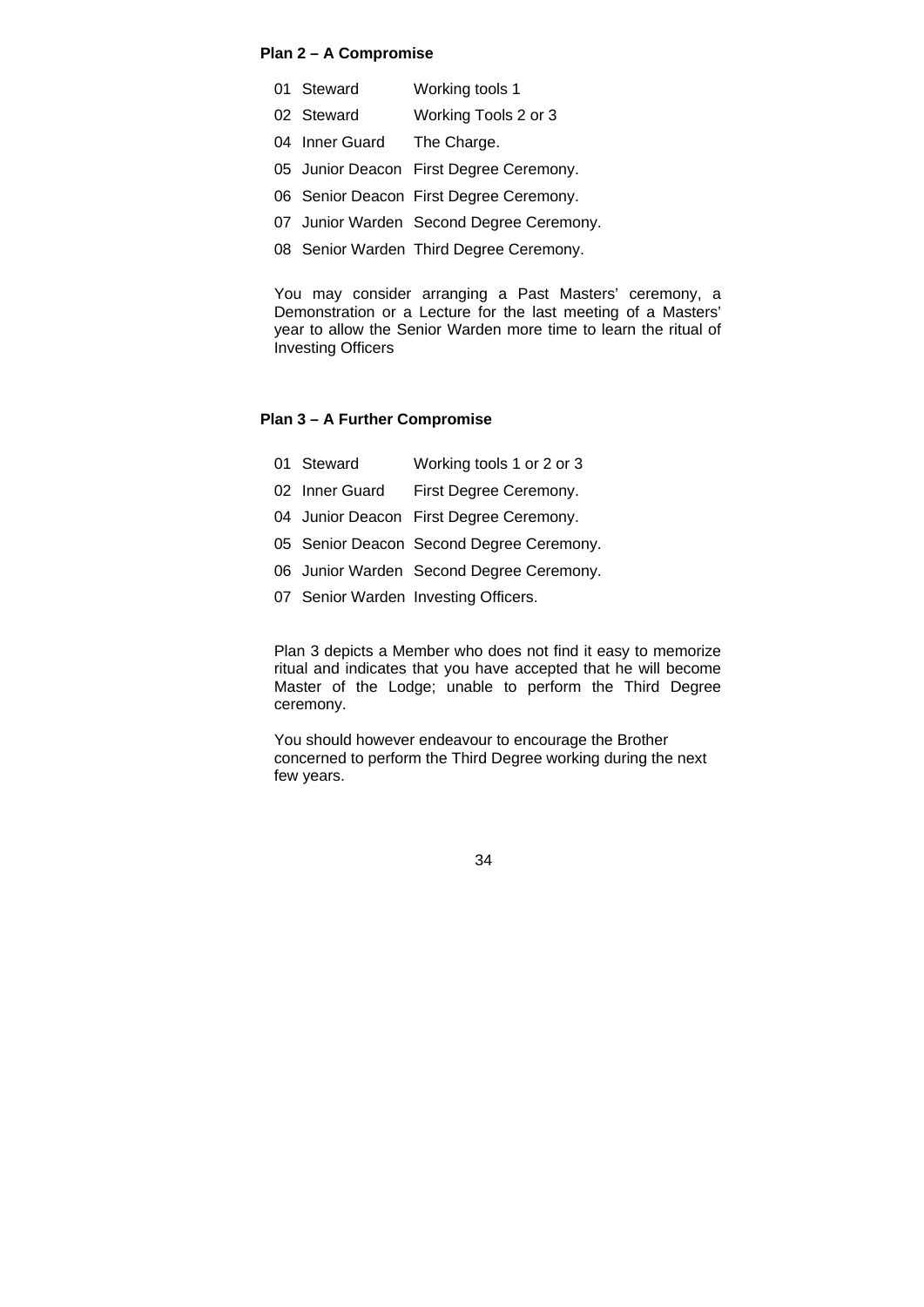|                       |               |                          |                   |           |     |                                        |           |                              |     |     | Lodge No 1 - Meeting at Marlow Masonic Centre |     |                    |
|-----------------------|---------------|--------------------------|-------------------|-----------|-----|----------------------------------------|-----------|------------------------------|-----|-----|-----------------------------------------------|-----|--------------------|
|                       |               |                          |                   |           |     |                                        |           |                              |     |     |                                               |     |                    |
| Date                  | Room          | <b>CER</b>               | <b>IPM</b>        | <b>WM</b> | SW  | <b>JW</b>                              | SD        | JD                           | IG  | CAN |                                               | Bro | <b>Offtce Held</b> |
|                       |               |                          |                   |           |     |                                        |           |                              |     |     |                                               |     |                    |
|                       | 30-Sep Loi Rm | O/C                      | All               | All       | All | All                                    | All       | All                          | All |     |                                               | Α   | <b>IPM</b>         |
| 07-Oct D Rm           |               | Inst                     | A                 | B         | C   | D                                      | E         | F                            | G   |     |                                               | B   | <b>WM</b>          |
| 14-Oct Temp           |               | Inst                     | A                 | B         | C   | D                                      | E         | F                            | G   |     |                                               | Ċ   | SW                 |
|                       | 21-Oct Loi Rm | Inst                     | A                 | B         | C   | D                                      | E         | F                            | G   |     |                                               | D   | <b>JW</b>          |
| 15-Oct                |               |                          |                   |           |     |                                        |           | Lodge Meeting - Installation |     |     |                                               | E   | SD                 |
| 28-Oct                |               |                          |                   |           |     | Provincial Grand Lodge                 |           |                              |     |     |                                               | F   | JD                 |
| 04-Nov Loi Rm         |               | $\overline{2}$           | в                 | C         | D   | E                                      | F         | G                            | Α   |     |                                               | G   | IG                 |
| 11-Nov Temp           |               | $\overline{2}$           | C                 | D         | E   | F                                      | G         | A                            | B   |     |                                               | H   | St                 |
| 18-Nov D Rm           |               | 1                        | A                 | в         | C   | D                                      | E         | F                            | G   |     |                                               | J   | New Initiate       |
| 19-Nov                |               |                          |                   |           |     | <b>Lodge Meeting - Initiation</b>      |           |                              |     |     |                                               |     |                    |
|                       | 25-Nov Loi Rm | 1                        | B                 | C         | D   | E                                      | F         | G                            | A   | J   |                                               |     |                    |
| 02-Dec C Rm           |               | O/C                      | All               | All       | All | All                                    | All       | All                          | All |     |                                               |     |                    |
| 09-Dec Temp           |               | 1                        | B                 | F         | G   | н                                      | C         | D                            | E   | J   |                                               |     |                    |
|                       |               |                          |                   |           |     | Xmas Break                             |           |                              |     |     |                                               |     |                    |
| 06-Jan C Rm           |               | O/C                      | All               | All       | All | All                                    | All       | All                          | All |     |                                               |     |                    |
|                       | 13-Jan Loi Rm | 1                        | E                 | F         | G   | н                                      | C         | D                            | B   | J   |                                               |     |                    |
|                       | 20-Jan Loi Rm | 1                        | F                 | E         | H   | B                                      | D         | G                            | J   |     |                                               |     |                    |
| 27-Jan C Rm           |               | O/C                      | All               | All       | All | All                                    | All       | All                          | All |     |                                               |     |                    |
|                       | 03-Feb Loi Rm | 1                        | E                 | F         | А   | B                                      | C         | D                            | J   |     |                                               |     |                    |
|                       | 10-Feb Loi Rm | 1                        | F                 | G         | B   | C                                      | D         | A                            | J   |     |                                               |     |                    |
| 17-Feb Temp           |               | $\overline{a}$           | PM                | PM        | PM  | PM                                     | <b>PM</b> | <b>PM</b>                    | PM  |     |                                               |     |                    |
| 18-Feb                |               |                          |                   |           |     | <b>Lodge Meeting - Passing</b>         |           |                              |     |     |                                               |     |                    |
| 24-Feb C Rm           |               | O/C                      | All               | All       | All | All                                    | All       | Αll                          | All |     |                                               |     |                    |
| 03-Mar D Rm           |               | $\overline{2}$           | B                 | E         | G   | D                                      | F         | A                            | C   | J   |                                               |     |                    |
| 10-Mar                |               |                          | <b>LOI Supper</b> |           |     |                                        |           |                              |     |     |                                               |     |                    |
|                       | 17-Mar Loi Rm | O/C                      | All               | All       | All | All                                    | All       | All                          | All |     |                                               |     |                    |
| 24-Mar Temp           |               | 1                        | Ċ                 | G+H       | E   | B                                      | D         | G+H                          | J   |     |                                               |     |                    |
| 31-Mar Temp           |               | 3                        | A                 | B         | C   | D                                      | E         | F                            | G   |     |                                               |     |                    |
| 07-Apr Temp           |               | 3                        | Α                 | B         | C   | D                                      | E         | F                            | G   |     |                                               |     |                    |
| 14-Apr Temp           |               | 3                        | A                 | B         | C   | D                                      | E         | F                            | G   |     |                                               |     |                    |
| 15-Apr                |               |                          |                   |           |     | <b>Lodge Meeting - Raising</b>         |           |                              |     |     |                                               |     |                    |
| 21-Apr                |               |                          |                   |           |     | Easter Monday                          |           |                              |     |     |                                               |     |                    |
| 28-Apr Temp           |               |                          | Volunteers Needed |           |     |                                        |           |                              |     |     |                                               |     |                    |
| 05-May                |               |                          |                   |           |     | <b>Bank Hoilday</b>                    |           |                              |     |     |                                               |     |                    |
|                       |               |                          |                   |           |     |                                        |           |                              |     |     |                                               |     |                    |
|                       |               | <b>Volunteers Needed</b> |                   |           |     |                                        |           |                              |     |     |                                               |     |                    |
| 12-May D Rm           |               |                          |                   |           |     |                                        |           |                              |     |     |                                               |     |                    |
| 19-May Temp<br>20-May |               | 3                        | A                 | в         | C   | D<br><b>Lodge Meeting - Initiation</b> | E         | F                            | G   |     |                                               |     |                    |

#### **Plan 4 – Lodge of Instruction**

The majority of the abbreviations above will be familiar to you.

O/C may not be; during those evenings a 'round robin' of Opening and Closing the Lodge are practised, this may sometimes be without standing up or saluting; the emphasis is on the ritual alone.

The above plan depicts how with careful planning, you can involve a newly initiated brother the week after he was initiated. You will also note that during the LOI year he was included in every meeting up to  $24<sup>th</sup>$  March.

This above plan is by no means definitive, merely an example of what can be achieved by working with the secretary in planning the Lodge programme as well as the LOI programme.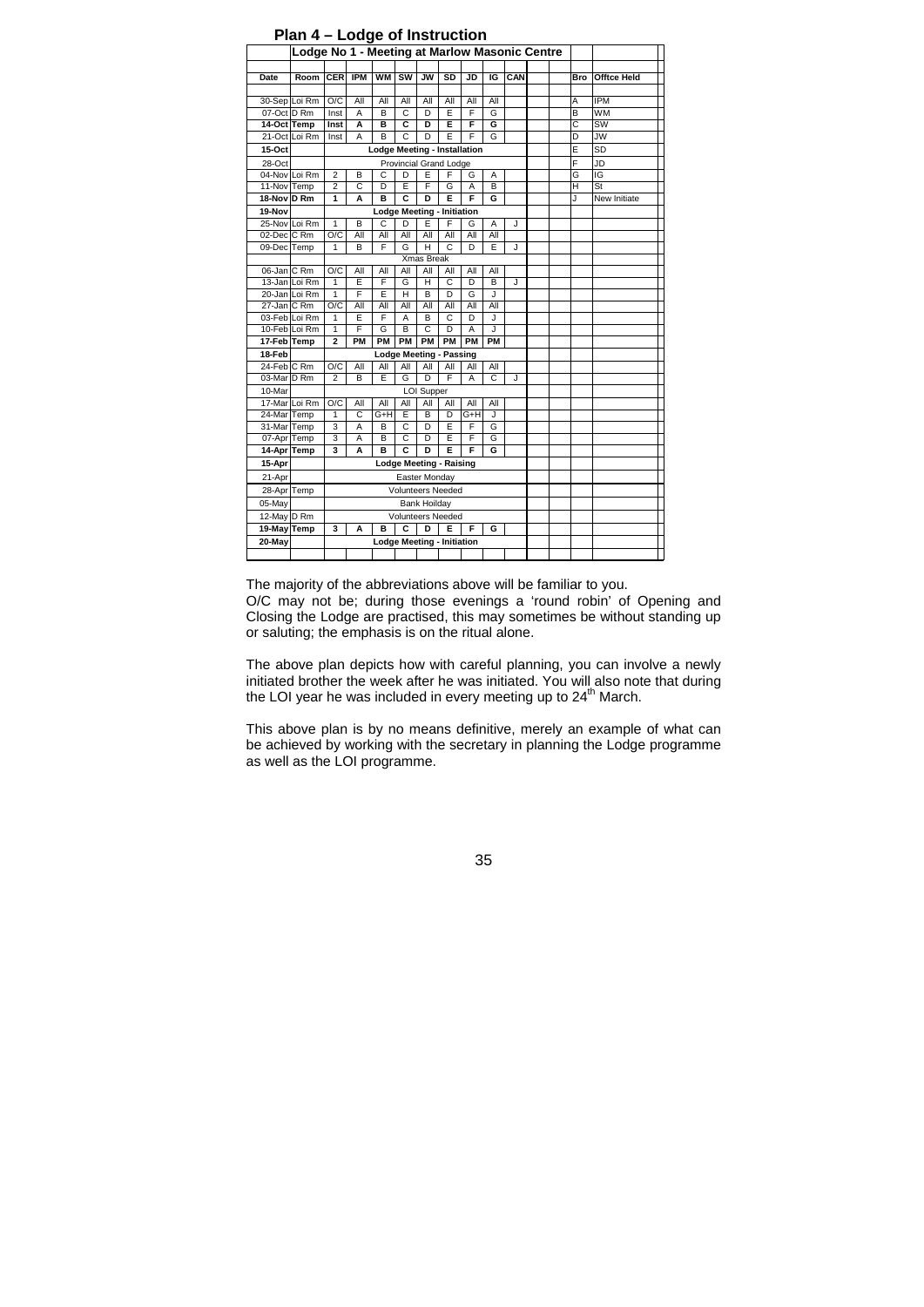### **Appendix C; - Where to Obtain Information**

Experienced Directors of Ceremonies within your Lodge will invariably be delighted to assist you.

There will no doubt be other Directors of Ceremonies known to you who could also help.

We would encourage you to E Mail or Telephone any queries to one of the Director of Ceremonies Training Team listed below.

Our preferred method of communication is by E Mail.

#### **North of the Province contact**

Mike Stimson: - mikestimson@mkfire.co.uk

Tel: - 01908 317676

or

| Peter Carter: - | mkochealth@aol.com  |
|-----------------|---------------------|
|                 | Tel: - 01908 375700 |

#### **South of the Province contact**

| Brin Edwards: -   | brinlloyd@edwards-heating.co.uk |
|-------------------|---------------------------------|
|                   | Tel: - 01494 485226             |
| or                |                                 |
| Robert Wharton: - | robert wharton@totalise.co.uk   |
|                   | Tel: - 01844 347913             |
|                   |                                 |